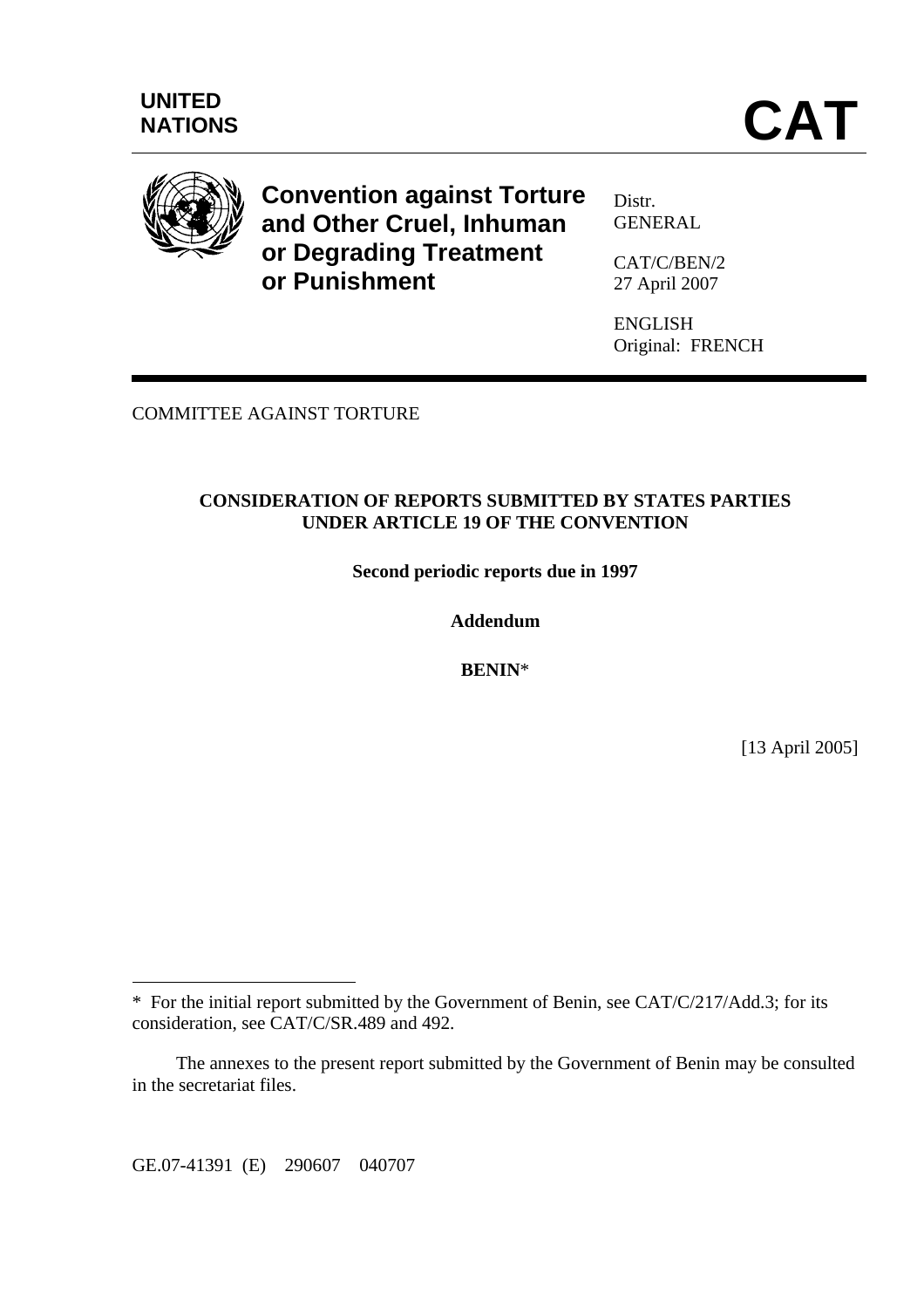# **CONTENTS**

| Chapter |           | Paragraphs                                                                                                   | Page      |                |
|---------|-----------|--------------------------------------------------------------------------------------------------------------|-----------|----------------|
|         |           | $1 - 6$                                                                                                      | 5         |                |
| I.      |           | LEGAL FRAMEWORK FOR THE APPLICATION OF                                                                       | $7 - 57$  | 5              |
|         | А.        | Definition of torture and Benin's position on the application                                                | 7         | 5              |
|         | <b>B.</b> | Bodies responsible for the application of the                                                                | $8 - 24$  | 5              |
|         |           | 1.                                                                                                           | $9 - 10$  | 6              |
|         |           | Promoting and disseminating human rights<br>(a)                                                              | 10        | 6              |
|         |           |                                                                                                              | 11        | $\overline{7}$ |
|         |           | The National Advisory Council on Human Rights<br>2.                                                          | $12 - 13$ | $\overline{7}$ |
|         |           | The effectiveness of measures taken by the bodies<br>3.<br>responsible for the application of the Convention | $14 - 24$ | $\overline{7}$ |
|         | C.        |                                                                                                              | $25 - 29$ | 11             |
|         | D.        | The obligation to make acts of torture a criminal                                                            | $30 - 41$ | 12             |
|         | Ε.        | Benin's jurisdiction over acts of torture (art. 5)                                                           | $42 - 43$ | 14             |
|         | F.        |                                                                                                              | 44        | 14             |
|         | G.        |                                                                                                              | $45 - 46$ | 14             |
|         | H.        |                                                                                                              | $47 - 49$ | 14             |
|         | I.        |                                                                                                              | $50 - 53$ | 14             |
|         | J.        | Education and information regarding the prohibition                                                          | $54 - 57$ | 15             |
|         |           | 1.                                                                                                           | $55 - 56$ | 15             |
|         |           | 2.                                                                                                           | 57        | 16             |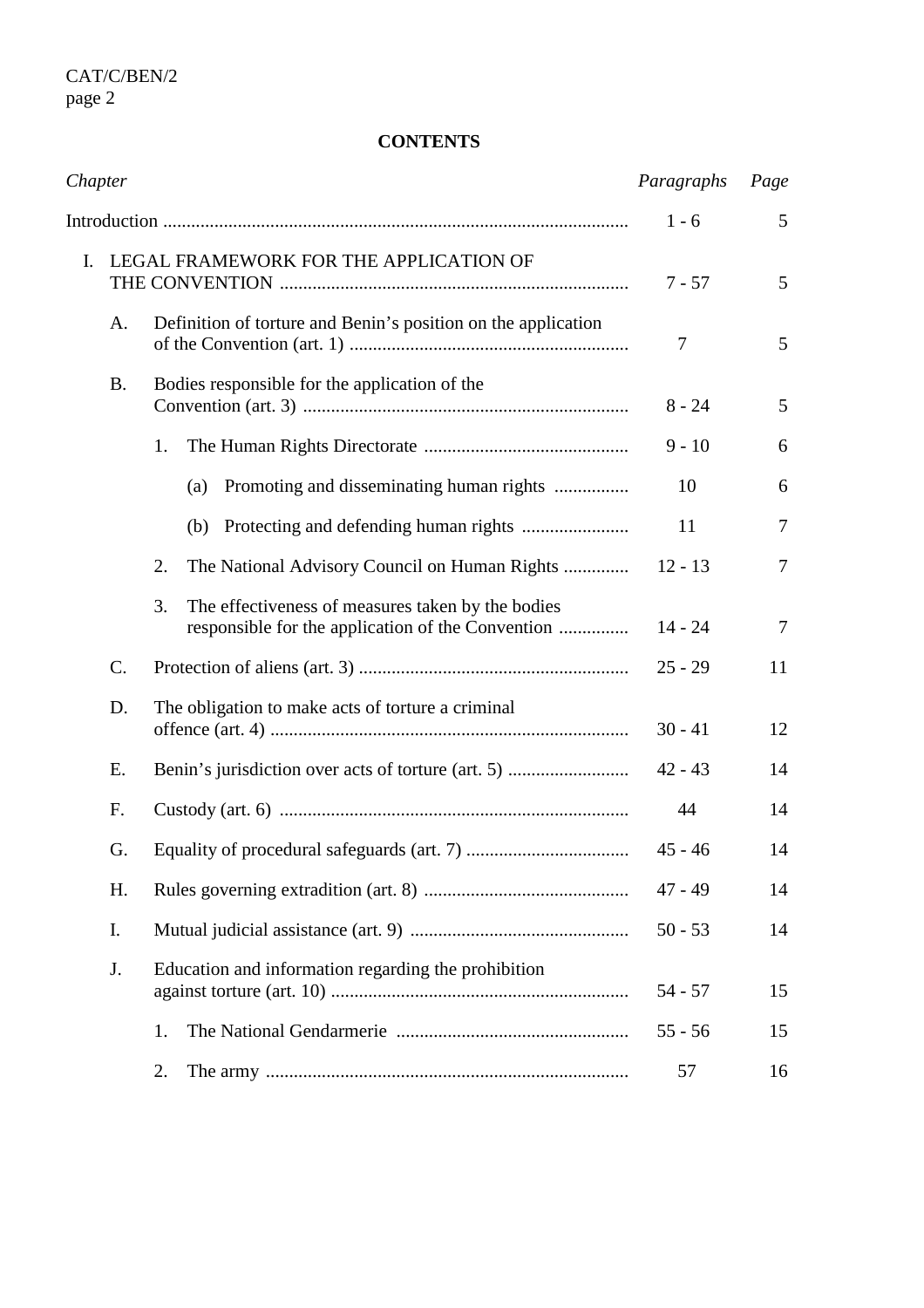# **CONTENTS (***continued***)**

|      |                 |                                                                                               |                                                                                                                    |                                                         | Paragraphs  | Page |
|------|-----------------|-----------------------------------------------------------------------------------------------|--------------------------------------------------------------------------------------------------------------------|---------------------------------------------------------|-------------|------|
| Π.   |                 | ASSESSMENT OF THE IMPLEMENTATION OF                                                           | $58 - 95$                                                                                                          | 16                                                      |             |      |
|      | A.              |                                                                                               |                                                                                                                    | Treatment of persons who have been arrested, detained   | $58 - 64$   | 16   |
|      | <b>B.</b>       |                                                                                               |                                                                                                                    | Obligation to conduct a prompt and impartial            | $65 - 66$   | 17   |
|      | $\mathcal{C}$ . |                                                                                               | Right to submit a complaint against any perpetrator of<br>acts of torture and the State party's obligation towards | $67 - 70$                                               | 17          |      |
|      | D.              |                                                                                               |                                                                                                                    |                                                         | $71 - 72$   | 17   |
|      | Ε.              |                                                                                               |                                                                                                                    | Conditions governing the validity of evidence (art. 15) | $73 - 74$   | 17   |
|      | F.              |                                                                                               |                                                                                                                    | Other forms of cruel, inhuman or degrading              | $75 - 95$   | 18   |
| III. |                 | ACTION TAKEN ON THE COMMITTEE'S CONCLUSIONS<br>AND RECOMMENDATIONS (A/57/44, paras. 30 to 35) | $96 - 113$                                                                                                         | 20                                                      |             |      |
|      | А.              |                                                                                               | Earnests of a new response to torture and other                                                                    |                                                         |             | 20   |
|      |                 | 1.                                                                                            |                                                                                                                    |                                                         | $97 - 104$  | 20   |
|      |                 |                                                                                               | (a)                                                                                                                |                                                         | $97 - 99$   | 20   |
|      |                 |                                                                                               | (b)                                                                                                                |                                                         | 100         | 20   |
|      |                 |                                                                                               | (c)                                                                                                                | The crucial question of prison conditions               | 101         | 21   |
|      |                 |                                                                                               | (d)                                                                                                                |                                                         | 102         | 21   |
|      |                 |                                                                                               | (e)                                                                                                                | Failure to respect the time limit for police custody    | 103         | 21   |
|      |                 |                                                                                               | (f)                                                                                                                | Failure to provide post-trauma assistance               | 104         | 21   |
|      |                 | 2.                                                                                            |                                                                                                                    | Promised responses to violations related to torture     | $105 - 112$ | 21   |
|      |                 |                                                                                               | (a)                                                                                                                | Solutions to overcrowding in prisons and the            | $105 - 107$ | 21   |
|      |                 |                                                                                               | (b)                                                                                                                |                                                         | $108 - 110$ | 21   |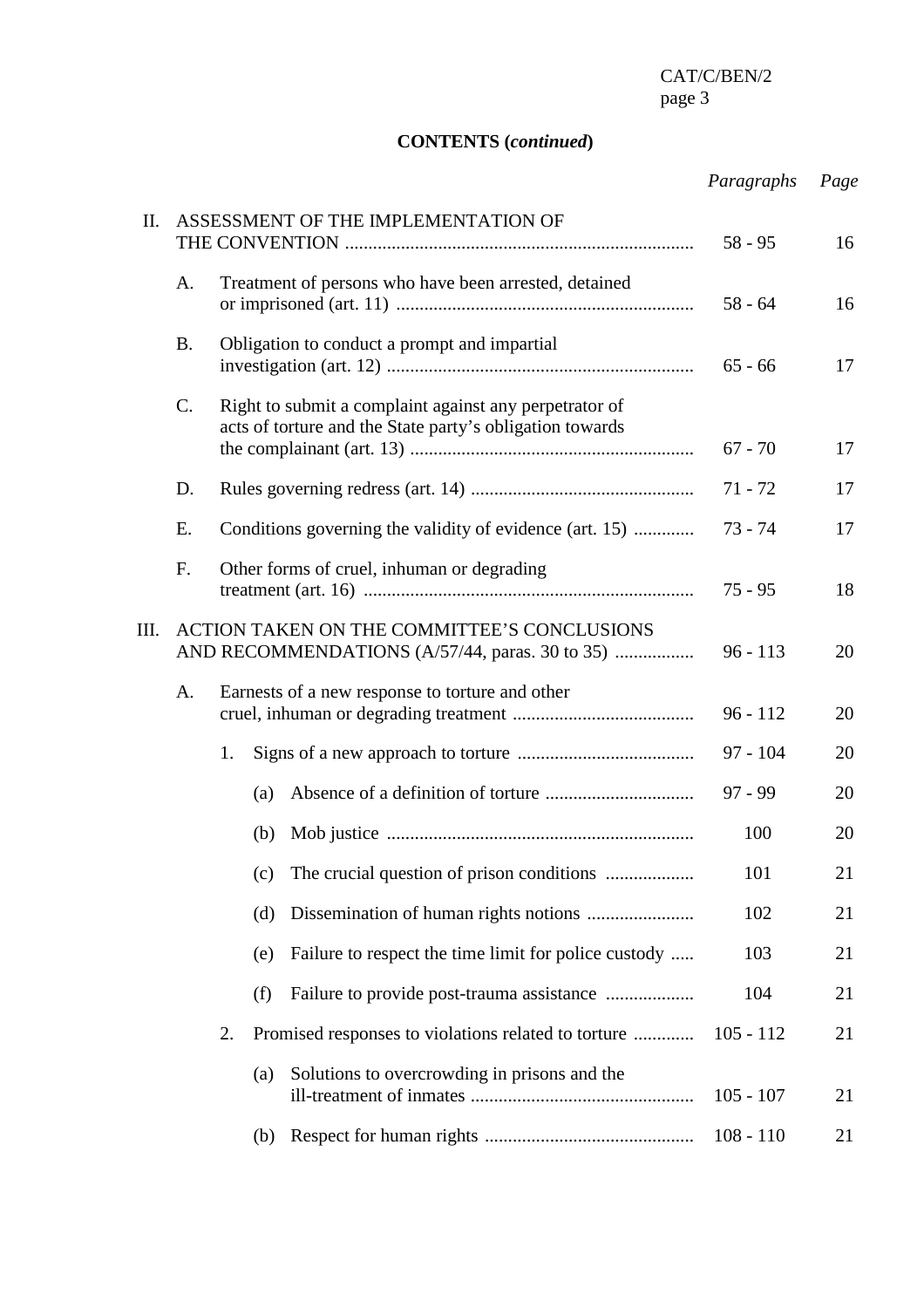# **CONTENTS (***continued***)**

|    |                                                       | Paragraphs Page |  |  |
|----|-------------------------------------------------------|-----------------|--|--|
|    | (c)                                                   | 111             |  |  |
|    | (d) The provisions of the Criminal Code concerning    | 112             |  |  |
| В. | Developments in Benin since the Committee made<br>113 |                 |  |  |
|    |                                                       |                 |  |  |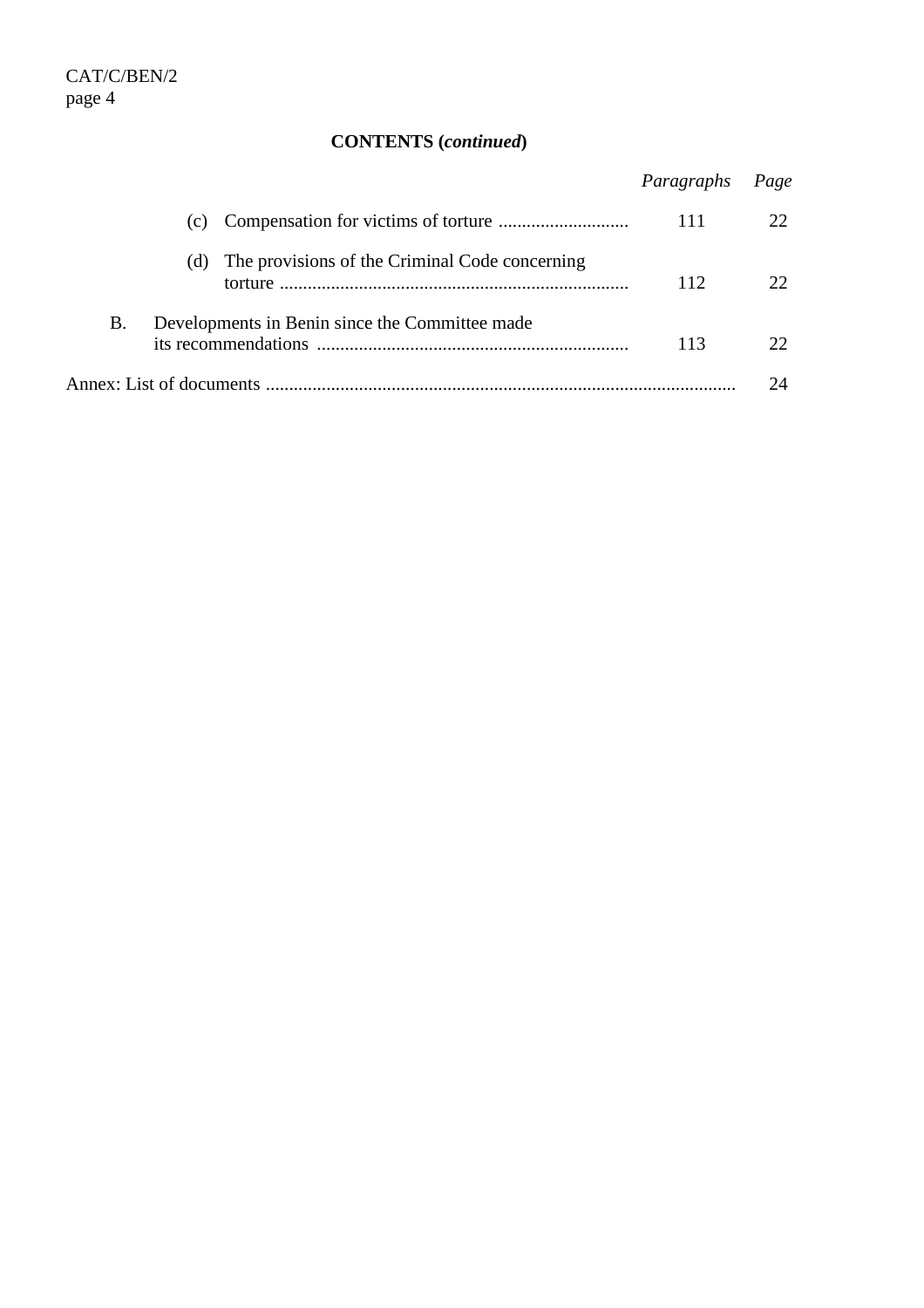#### **Introduction**

# **A new democratization context favouring the application of the Convention**

1. During the period covered by this report, Benin experienced a number of developments in the area of democratization, which led to substantial improvements compared with the abuses and violations of a few years earlier.

2. This new context reflects the Beninese people's choice to establish a State governed by the rule of law, in which human rights are respected.

3. This report covers the period following the Active Forces of the Nation Conference, held in February 1990, which furthered democracy through fundamental opposition to "any political regime founded on arbitrariness, dictatorship, injustice, corruption, misappropriation of public funds, regionalism, nepotism, confiscation of power and personal power".

4. The Republic of Benin has been a party to the Convention against Torture and Other Cruel, Inhuman or Degrading Treatment or Punishment (hereinafter "the Convention") since 12 March 1992, that is, over a year after the Constitution, the basic law which laid the foundations of a State governed by the rule of law, was adopted on 11 December 1990.

5. Since then, complaints denouncing massive human rights violations during the revolutionary period and demands for trials and reparations have been made by non-governmental organizations (NGOs), associations and other civil society bodies.

6. As confirmation of its good faith, the Beninese Government has adopted a number of measures to guarantee the individual freedoms and fundamental rights enshrined in various international human rights instruments.

# **I. LEGAL FRAMEWORK FOR THE APPLICATION OF THE CONVENTION**

# **A. Definition of torture and Benin's position on the application of the Convention (art. 1)**

7. Benin has not yet formally incorporated a specific definition of torture into its legislation. Nevertheless, a number of criminal offences resembling the definition of torture in article 1 of the Convention are contained in the existing Criminal Code. They include inter alia the offences of assault and battery, violence, trespass to the person, indecent assault, rape and generally all forms of aggression and physical assault committed by certain categories of officials or police officers in the exercise of their duties.

# **B. Bodies responsible for the application of the Convention (art. 3)**

8. An examination of the situation in Benin shows that, pursuant to article 2 of the Convention, new legislative, administrative and judicial measures have been taken to prevent acts of torture. They include: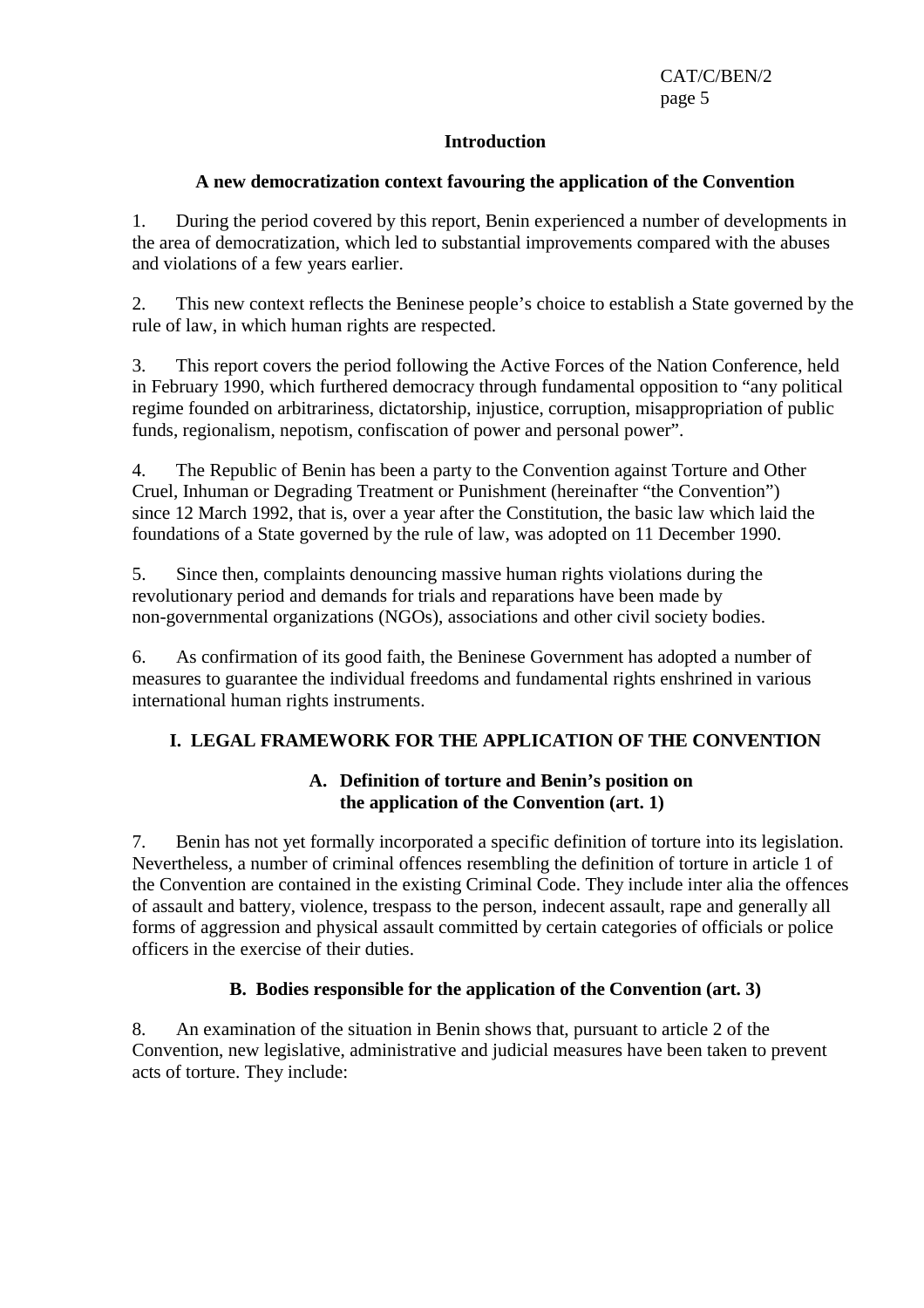(a) Decree No. 96-433 of 4 October 1996, establishing a national committee to monitor the implementation of international human rights instruments;

 (b) Training courses for the members of this committee organized by the Ministry of Justice with the support of the United Nations Development Programme (UNDP) and other experts;

 (c) Extension of the functions of the Ministry of Justice to encompass human rights and the setting up of the Human Rights Directorate (Direction des droits de l'homme - DDH) (See in this connection Decree No. 97-30 of 29 January 1997.).

#### **1. The Human Rights Directorate**

9. The Human Rights Directorate (DDH) is responsible for both promoting and protecting human rights.

# **(a) Promoting and disseminating human rights**

10. The Directorate's tasks are:

(a) To provide education, training and awareness-raising in respect of human rights;

 (b) To implement and coordinate Beninese human rights policy throughout the national territory;

 (c) To supervise the drafting of periodic reports on the implementation of international human rights instruments and to submit them to the international institutions concerned;

 (d) To organize seminars and mount awareness-raising and information campaigns throughout the country on human rights issues;

 (e) To supply the population with appropriate documentation concerning human rights and democracy;

 (f) To carry out schemes to promote and protect the human rights principles contained in the Universal Declaration of Human Rights, the African Charter on Human and Peoples' Rights and other instruments containing provisions on the promotion and protection of human rights;

 (g) To mobilize intellectual and institutional capacities for the implementation of national human rights policy;

 (h) To cooperate with associations and NGOs working for the defence of human rights in the national territory or abroad;

(i) To suggest further steps to promote human rights.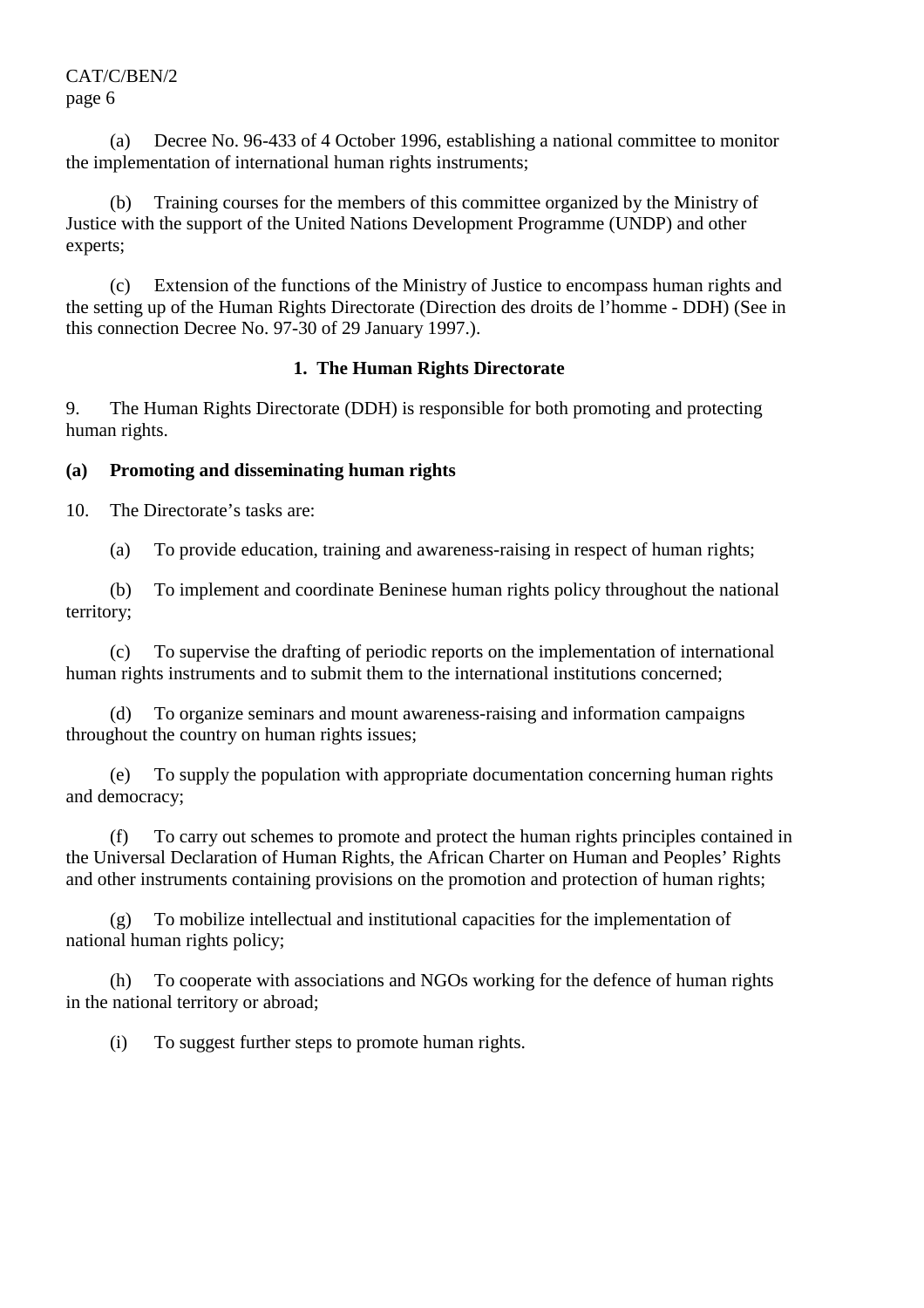#### **(b) Protecting and defending human rights**

11. The Directorate's tasks are:

 (a) To make Benin's domestic legislation more consistent with the provisions of international instruments;

 (b) To draw up action plans to assist vulnerable social groups with a view to promoting and protecting their rights more effectively;

 (c) To visit detention centres with the Prison Administration Directorate in order to assess the conditions of detention and prisoners' living conditions and to prevent any unlawful or arbitrary detentions;

 (d) To protect and defend human rights and to follow up all complaints of human rights violations;

 (e) To work to protect and defend the rights and freedoms of citizens, persons deprived of liberty, foreigners and refugees;

 (f) To ensure compliance with the principle of non-discrimination in respect of the most vulnerable strata of society;

 (g) To promote and guarantee all rights accorded to women and children under the various international human rights instruments.

#### **2. The National Advisory Council on Human Rights**

12. Decree No. 97-503 of 16 October 1997 likewise set up a National Advisory Council on Human Rights as a forum for consultation between public authorities and NGOs to promote consolidation of the rule of law in daily life.

13. The Council consists of representatives of ministerial departments and NGOs working in the human rights field. It holds two sessions a year to study the state of and ways and means of improving the implementation of international instruments. The Council plays a mainly advisory role, as is made clear in article 3 of the decree.

#### **3. The effectiveness of measures taken by the bodies responsible for the application of the Convention**

14. The absence of a formal definition of torture pursuant to article 1 of the Convention does not have much bearing on convictions and punishment, where appropriate, in respect of acts treated as torture in the Beninese legal system.

15. Numerous decisions of the Constitutional Court have helped to clarify the nature of acts which may be defined as torture or inhuman or degrading treatment. Moreover, the Court has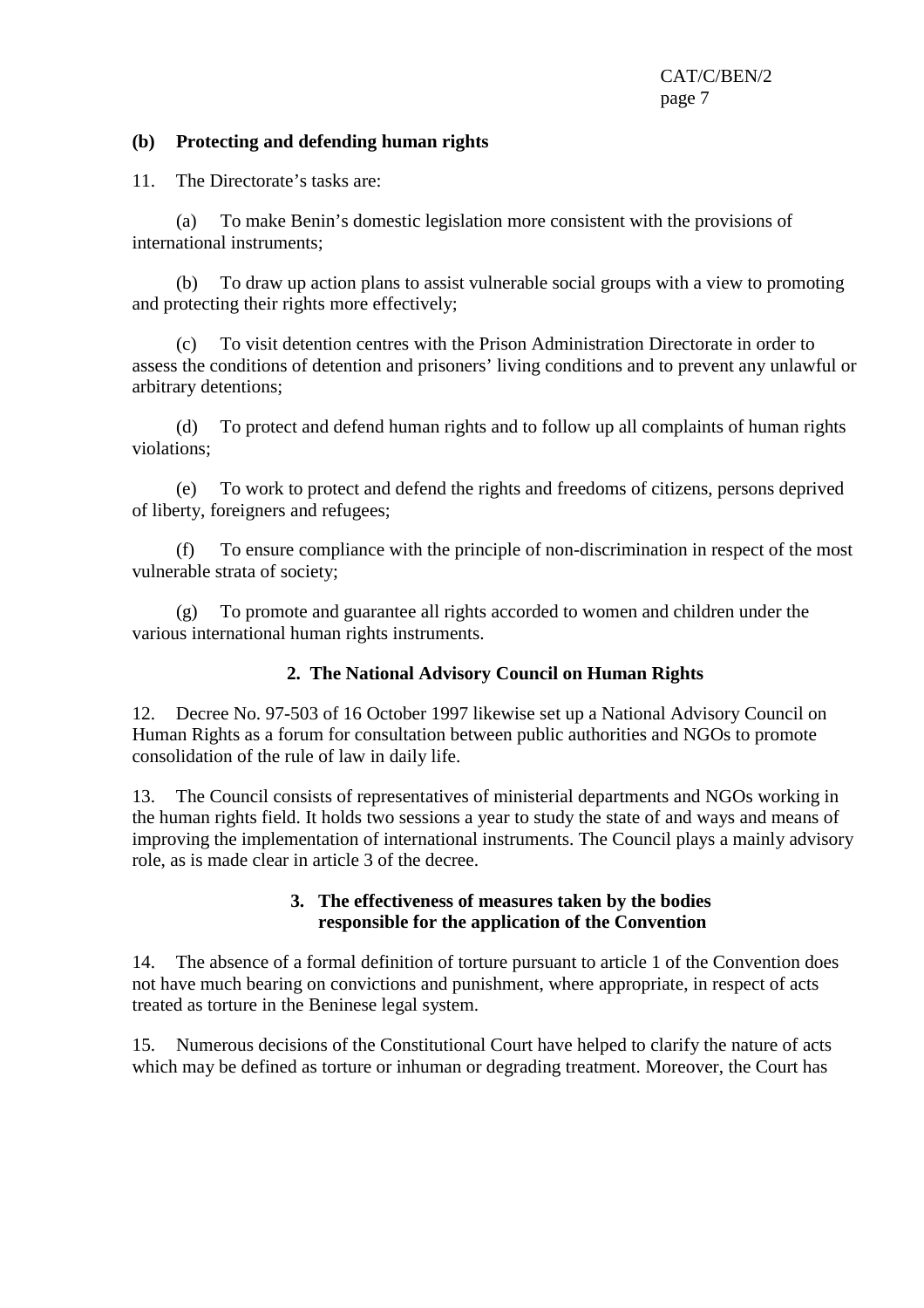accepted the principle of redress for victims' injuries and, hence, of the individual responsibility of the perpetrators or the State. In some cases, the officials responsible for such acts have been subjected to disciplinary proceedings leading to penalties.

16. Mention may be made, by way of an example, of Constitutional Court Decision DCC 00-036 of 28 June 2000 in the *Rock Assogba* case, in which the Constitutional Court held that "police custody exceeding the duration prescribed in article 18, paragraph 4, of the Constitution is arbitrary, improper and constitutes a violation of the basic law".

17. In addition, the Court also found a breach of article 18 of the Constitution in cases where a medical certificate produced by an individual showed that he or she had been physically abused. Excerpts from DCC 00-036 may be quoted by way of example:

 "Whereas the applicant states that, in the night of 5 to 6 March 1999, at about 2 a.m., at the instigation of Mr. Jacques AKOUETE, who accused him of having helped his wife to leave the matrimonial home, police officers burst into his bedroom; he further states that, after fruitless investigations, he was taken to the police station at Sainte Rita, where he was held from 6 to 8 March 1999, having been locked in a cell and beaten; he considers that he therefore suffered inhuman and humiliating treatment, as proved by a medical certificate placed in the file; he submits on the basis of the foregoing that he was subjected to arbitrary detention and that articles 16, 17 and 18 of the Constitution were violated.

 Whereas it is clear from the Court's investigations and from his transfer to the police station at Sainte Rita that Mr. Rock ASSOGBA was arrested in his home at 2 o'clock in the morning, as noted in police register entry No. 1888; his arrest and detention were therefore arbitrary and improper under article 20 of the Constitution and article 6 of the African Charter on Human and Peoples' Rights;

 Whereas it also emerges from an examination of the medical certificate and photograph produced by Mr. Rock ASSOGBA that he was subjected to physical abuse; it therefore follows that article 18, first sentence, of the Constitution was violated;

#### **DECIDES**

 **Article 1**: the police custody of Mr. Rock ASSOGBA was arbitrary and improper and violated the Constitution.

**Article 2**: The physical abuse inflicted upon Mr. Rock ASSOGBA at the Sainte Rita police station by Superintendent Honoré SEVO and Inspector Comlan ASSOGBA, alias Vincent, constituted a violation of the Constitution."

18. Following this high court decision, the matter was referred to the Indictments Chamber of the Cotonou Court of Appeal, the authority responsible for supervising the activities of police officers, which issued several decisions in this connection: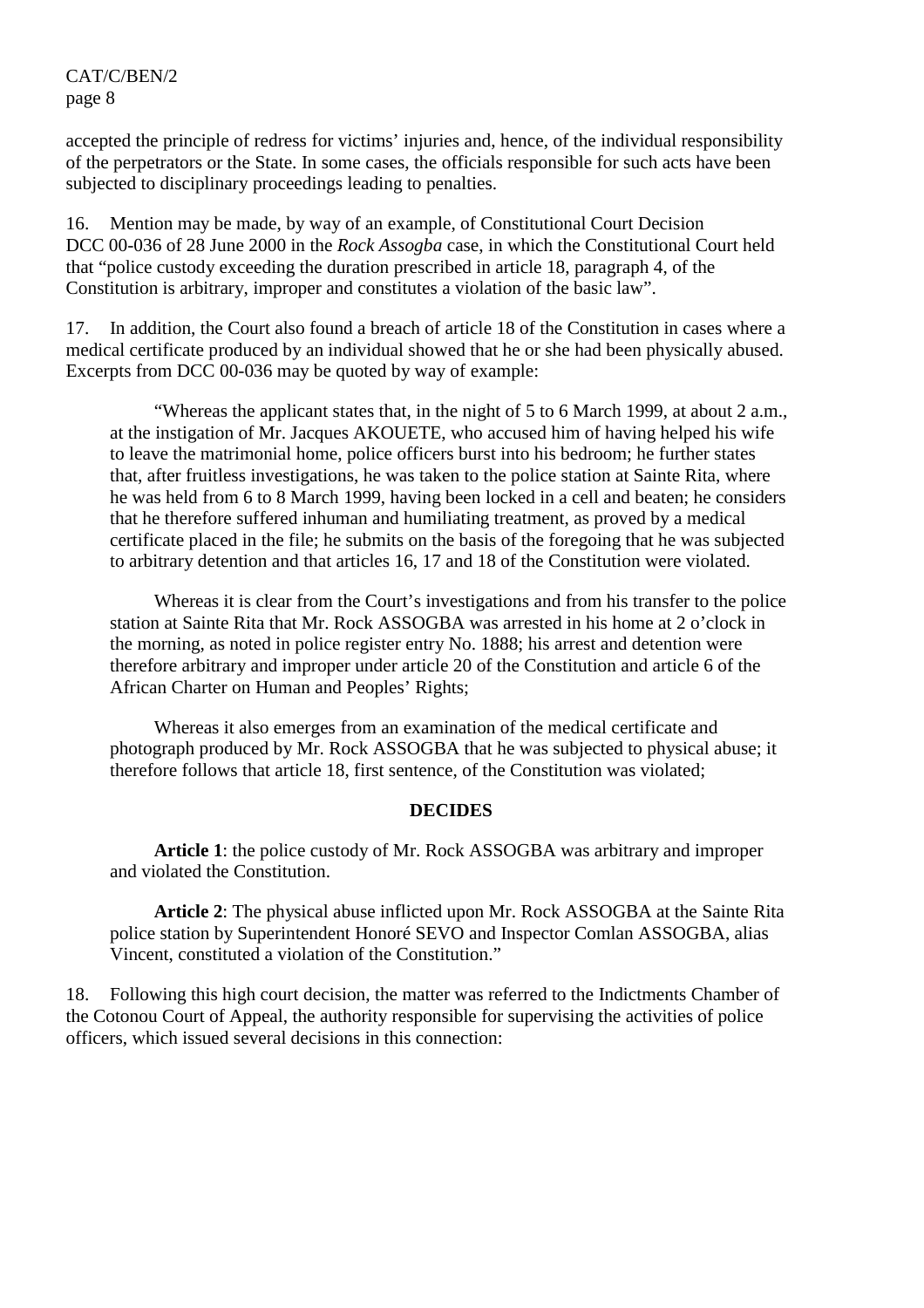(a) Judgement No. 190/2001, file No. 063/PG/2001

"The Indictments Chamber:

For these reasons,

*Having regard to articles 201 et seq.; 176, 177 and 193 of the Code of Criminal Procedure*;

Makes the following observations to Police Inspector Comlan ASSOGBA, alias Vincent:

Custody begins as soon as you detain an individual on police premises, and the pertinent instructions must be scrupulously respected;

Orders that this decision be notified to the superiors of Inspector Comlan ASSOGBA, alias Vincent, to be placed in his file;

Further transmits the file to the State prosecutor for appropriate steps to be taken with regard to the physical abuse allegedly inflicted upon Rock ASSOGBA by Inspector Comlan ASSOGBA, alias Vincent;

Orders that this judgement be enforced by the State prosecutor of the Cotonou Court of Appeal;

Reserves judgement on the award of costs."

(b) Judgement No. 191/2001; file No. 064/PG/2001

"The Indictments Chamber:

For these reasons,

*Having regard to articles 201 et seq.; 176, 177 and 193 of the Code of Criminal Procedure*;

Makes the following observations to Police Superintendent Honoré SEVO:

As the person in charge of a police unit, in your capacity as supervisor of the work of your colleagues, you must be constantly mindful of respect for the principles governing police custody;

Further transmits the file to the State prosecutor for appropriate steps to be taken with regard to the physical abuse allegedly inflicted upon Rock ASSOGBA by Honoré SEVO;

Orders that this judgement be enforced by the State prosecutor of the Cotonou Court of Appeal;

Reserves judgement on the award of costs."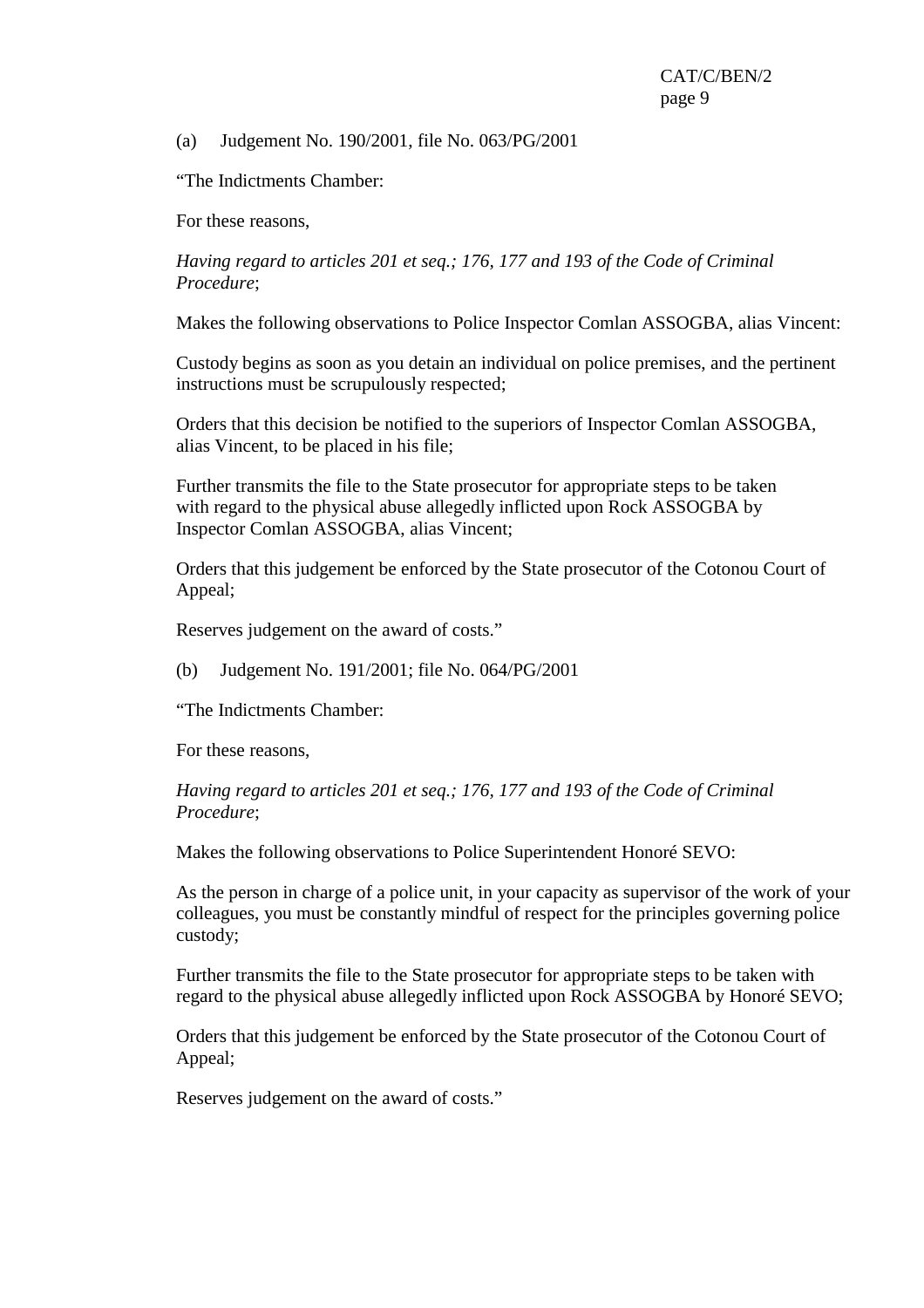19. A perusal of these decisions shows that protracted police custody constitutes a violation of human rights. Articles 50 and 51 of the Code of Criminal Procedure lay down the time limits and precise procedures applicable to police custody.

20. In this connection, article 18, fourth sentence, of the Constitution states:

 "No one may be detained for longer than 48 hours save by decision of a judge before whom he must be brought. This time limit may be extended only in circumstances exceptionally provided for by law and may not exceed a period of eight days."

21. Nevertheless, violations of this provision of the Constitution have been noted and brought to the attention of the Constitutional Court.

22. For example, in Constitutional Court Decision DCC 00-14 of 9 February 2000 concerning the *Luc Michel Ablo* case, the Constitutional Court found that: "the fact of handcuffing a citizen when his appearance is ensured constitutes degrading treatment".

23. In its reasons, the Court states that:

 "Whereas Mr. Luc Michel ABLO states that after a dispute concerning land between him and the purchaser Ms. Vivianne GBEGAN, Police Inspector Latifou CHITOU detained him on the premises of the police headquarters and central police station in Cotonou from 28 to 29 April 1999; that he was handcuffed before being taken to the central police station in Cotonou; that he seeks redress;

 Whereas Police Inspector Latifou CHITOU explains that, in response to a complaint from Ms. Viviane GBEGAN, Mr. Michel Luc ABLO was detained at the police headquarters and central police station in Cotonou from 7 p.m. on 28 April to 4 p.m. on 29 April 1999;

Whereas  $(\ldots)$  investigations have not established that the complainant has been a victim of torture, physical abuse or other forms of vexatious treatment prohibited by article 19, first sentence, of the Constitution; the fact of handcuffing him when his appearance was ensured constituted degrading treatment; it must be adjudged and declared that the treatment to which Mr. Michel Luc ABLO was subjected was contrary to the Constitution;

#### **DECIDES**

 **Article 1**: The detention of Mr. Michel Luc ABLO on the premises of the police headquarters and central police station in Cotonou from 7 p.m. on 28 April 1999 until 4 p.m. on 29 April 1999 was not contrary to the Constitution.

 **Article 2**: The handcuffing of Mr. Michel Luc ABLO constituted a violation of the Constitution."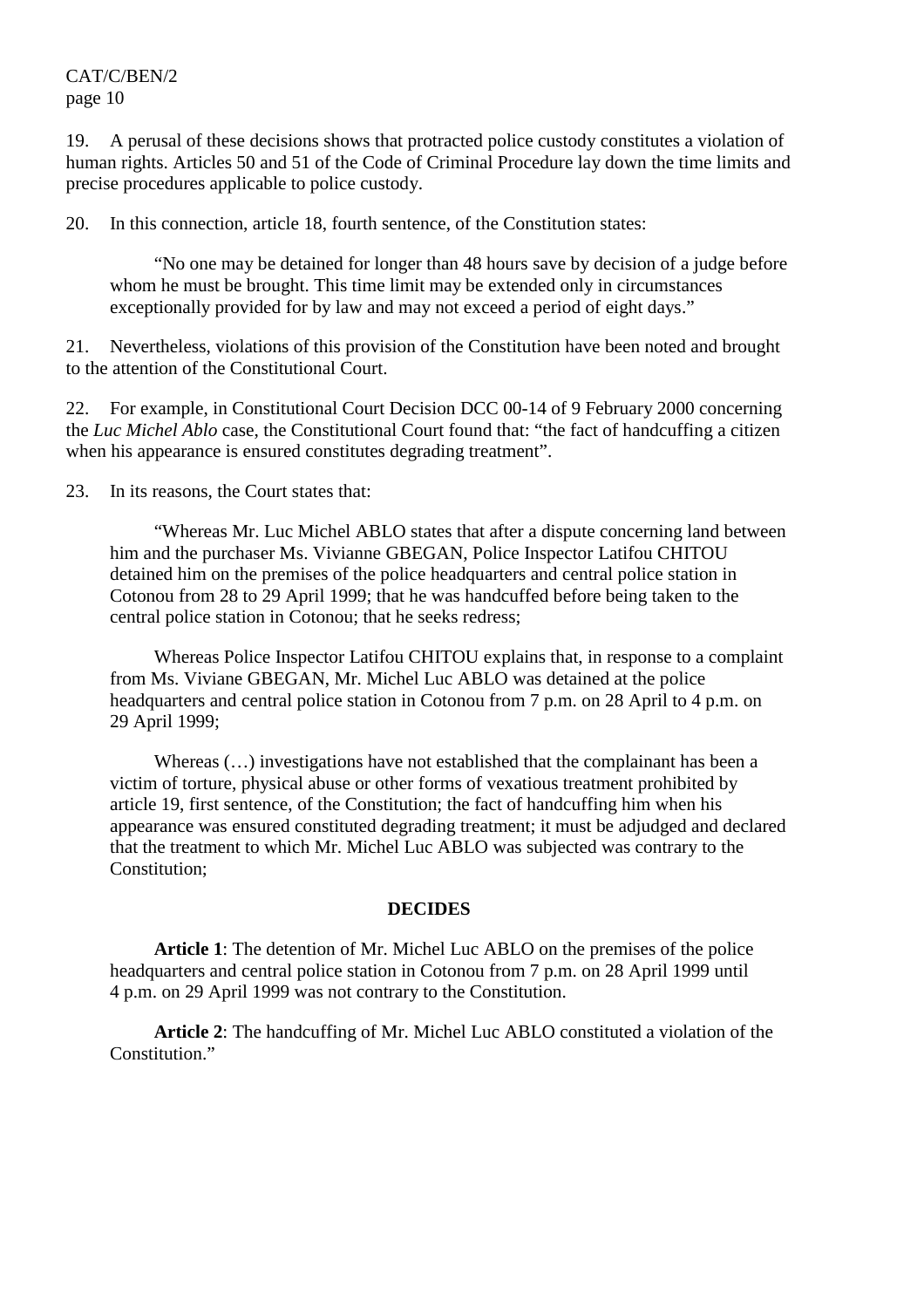24. Like the other bodies responsible for monitoring and implementing the provisions of the Convention and as in the above-mentioned cases, the Indictments Chamber to which file No. 62/PG/2001 had been referred, issued a similar decision in Judgement No. 184/2001:

"The Indictments Chamber:

For these reasons,

*Having regard to articles 201 et seq., 176, 177 and 193 of the Code of Criminal Procedure*:

Makes the following observations to Police Superintendent Djibril TAHIRI:

It is not sufficient to allocate duties; you must ensure that those duties are carried out properly in accordance with the texts in force, especially with regard to strict compliance with the time limits for police custody;

Orders that these observations be entered in the administrative file of the police officer concerned;

Orders that this judgement be enforced by the State prosecutor of the Cotonou Court of Appeal;

Reserves judgement on the award of costs."

#### **C. Protection of aliens (art. 3)**

25. It should be noted that, in accordance with article 3 of the Convention, the Constitution affords aliens in Benin the same protection as nationals. Many aliens reside in the country, including Congolese, Central African, Chadian and Togolese refugees. Under the laws of the country, they enjoy freedom of movement and receive assistance from the Office of the United Nations High Commissioner for Refugees (UNHCR).

26. Furthermore, article 39 of the Constitution of 11 December 1990 provides that: "Aliens in the territory of the Republic of Benin shall enjoy the same rights and freedoms as Beninese citizens, as provided by law. They must comply with the Constitution, laws and regulations of the Republic."

27. Article 2 of the African Charter on Human and Peoples' Rights, which forms an integral part of the Beninese Constitution, provides in this connection:

 "Every individual shall be entitled to the enjoyment of the rights and freedoms recognized and guaranteed in the present Charter without distinction of any kind such as race, ethnic group, colour, sex, language, religion, political or any other opinion, national and social origin, fortune, birth or other status."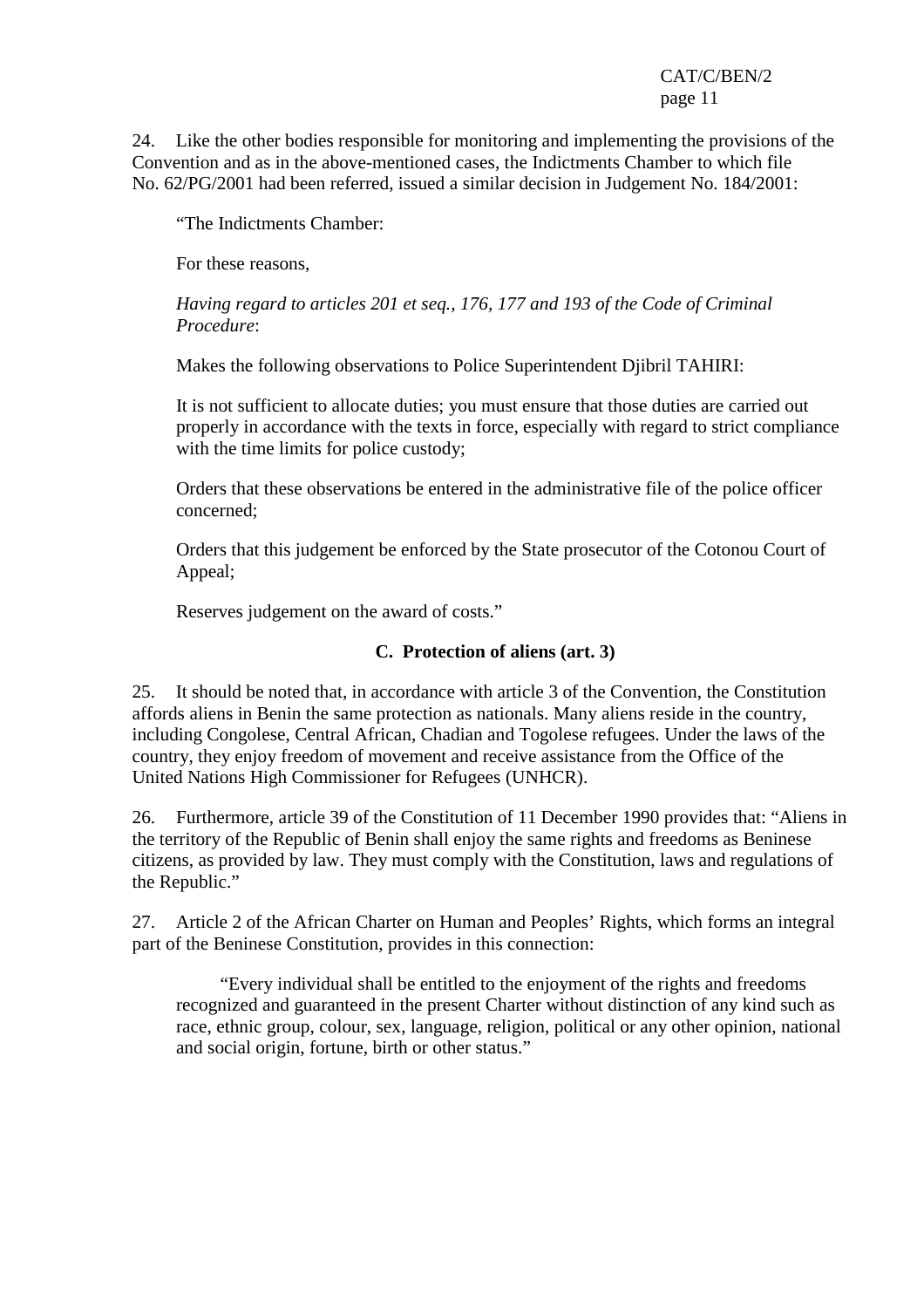28. Similarly, article 12, paragraphs 3 and 4, of the Charter recognize that " [e]very individual shall have the right, when persecuted, to seek and obtain asylum in other countries in accordance with laws of those countries and international conventions" and that "[a] non-national legally admitted in a territory of a State party to the present Charter, may only be expelled from it by virtue of a decision taken in accordance with the law".

29. Attention should be drawn to the fact that, in accordance with the provisions of these instruments, no cases of the forced expulsion of aliens occurred in Benin in the period 1998 to 2001.

# **D. The obligation to make acts of torture a criminal offence (art. 4)**

30. Pursuant to article 4 of the Convention, any citizen who has been the victim of torture may refer the matter to the competent courts with a view to initiating legal proceedings.

31. In this connection, it should be explained that Benin has not yet incorporated provisions concerning mob justice into its Criminal Code. Nevertheless, given the upsurge in this crime, the public prosecutors are taking steps to prevent and punish it. When mob justice occurs, investigations are undertaken and once the ringleaders are found and arrested, they must answer for their acts before the competent courts on a range of charges related to causing bodily harm, such as malicious wounding, manslaughter and murder.

32. Some provisions of the Criminal Code likewise concern punishment for a variety of offences connected with duress.

 (a) Under the terms of article 186, "Any civil servant or public official, government or police administrator, agent or officer, judicial marshal or police commandant or deputy commandant, who, without just cause, uses violence or causes violence to be used against persons in the performance of his duties, or while on duty, shall be punished according to the nature and extent of the violence used, and shall be liable to the penalty prescribed in article 198."

 (b) Under the terms of article 198, "Apart from cases where the law specifically regulates the penalties applicable to crimes or offences committed by civil servants or public officials, those of the latter who have been involved in other crimes or offences which fell within their surveillance or prevention remit, shall be punished as follows:

 "In the case of a misdemeanour, they shall always be liable to the maximum penalty prescribed for the offence.

In the case of serious indictable offences, the penalties shall be as follows:

- − Imprisonment, if the penalty in the case of any other perpetrator would be banishment or loss of civil rights;
- − A period of forced labour, if the penalty in the case of any other perpetrator would be imprisonment or detention;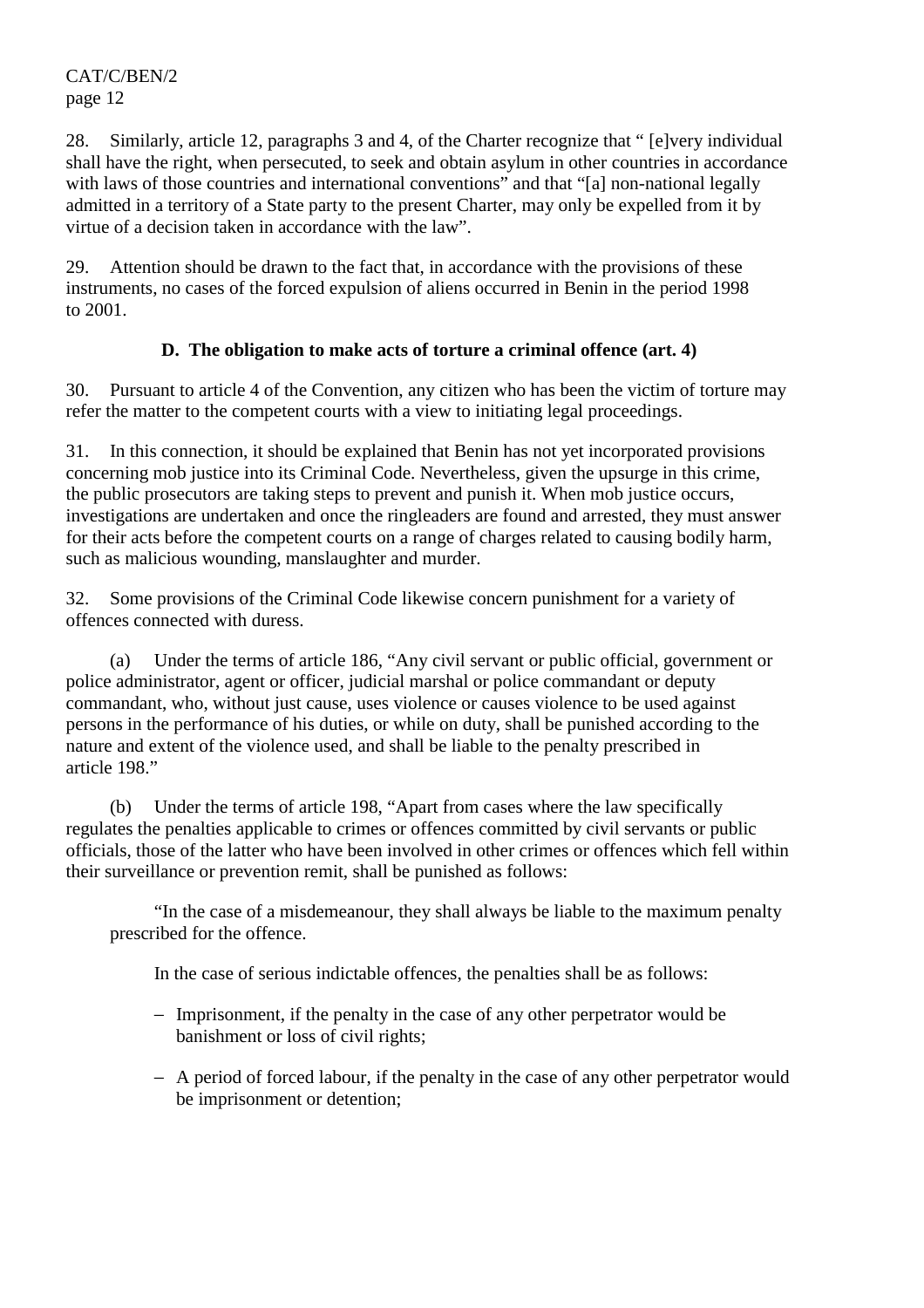− Forced labour for life, if the penalty in the case of any other perpetrator would be deportation or a period of forced labour.

 With the exception of the above-mentioned cases, aggravated penalties shall not normally be applied."

33. Several other articles of the Criminal Code, namely articles 295, 302, 304 and 309 to 312, establish penalties for "torturers" in proportion to the seriousness of the acts of which they are accused.

34. On the other hand, anyone who is guilty of an offence or crime may not be prosecuted or sentenced if the homicide, injuries or beatings were ordered in accordance with the law or by a legitimate authority, or occurred in self-defence (Criminal Code, arts. 327 and 328).

35. Attention should, however, be drawn to the fact that article 19 of the Constitution provides that: "[a]ny individual or State employee found guilty of acts of torture, maltreatment or cruel, inhuman or degrading treatment or punishment in the exercise of his duties, or while on duty, whether on his own initiative or under orders, shall be punished in accordance with the law".

36. Moreover, under the terms of the same article, "[a]ny individual or State employee shall be released from the duty of obedience when the order received constitutes a serious and manifest violation of respect for human rights and public freedoms".

37. It should be noted that some violations of article 4 of the Convention have been committed by State employees, particularly by police officers and gendarmes in police custody contexts, but the courts, once seized, imposed penalties therefor. Some Constitutional Court decisions are worth mentioning in this connection:

 (a) Decision DCC 01-016 of 1 March 2001 on the wrongful detention of Joseph Zounmenou: "The detention of a citizen for longer than the prescribed period, which does not rest on any provision of criminal law, is contrary to the Constitution."

 (b) Decision DCC 99-011 of 9 February 1999 on the police custody of Jacques Ahinon: "When a citizen has been held in the custody of the gendarmerie for more than 48 hours without being brought before a judge, his detention is contrary to article 18 of the Constitution."

38. What determines whether treatment is cruel, inhuman or degrading is not only its effect on the individual's physical or mental state, but also its duration, deliberate intent and the circumstances in which it is inflicted.

39. Hence, detention "for two weeks in a poorly ventilated, badly lit room stinking of urine and sometimes even of faeces" does indeed amount to inhuman and degrading treatment.

40. In the absence of a formal definition, these clarifications by the Constitutional Court are of enormous help in arriving at a more precise notion of what constitutes an "act of torture".

41. The victims can then bring the matter before any of the competent courts in order to obtain civil reparations, or have proceedings initiated by the public prosecutor in pursuance of articles 186, 295, 302, 304, or 309 to 312 of the Criminal Code.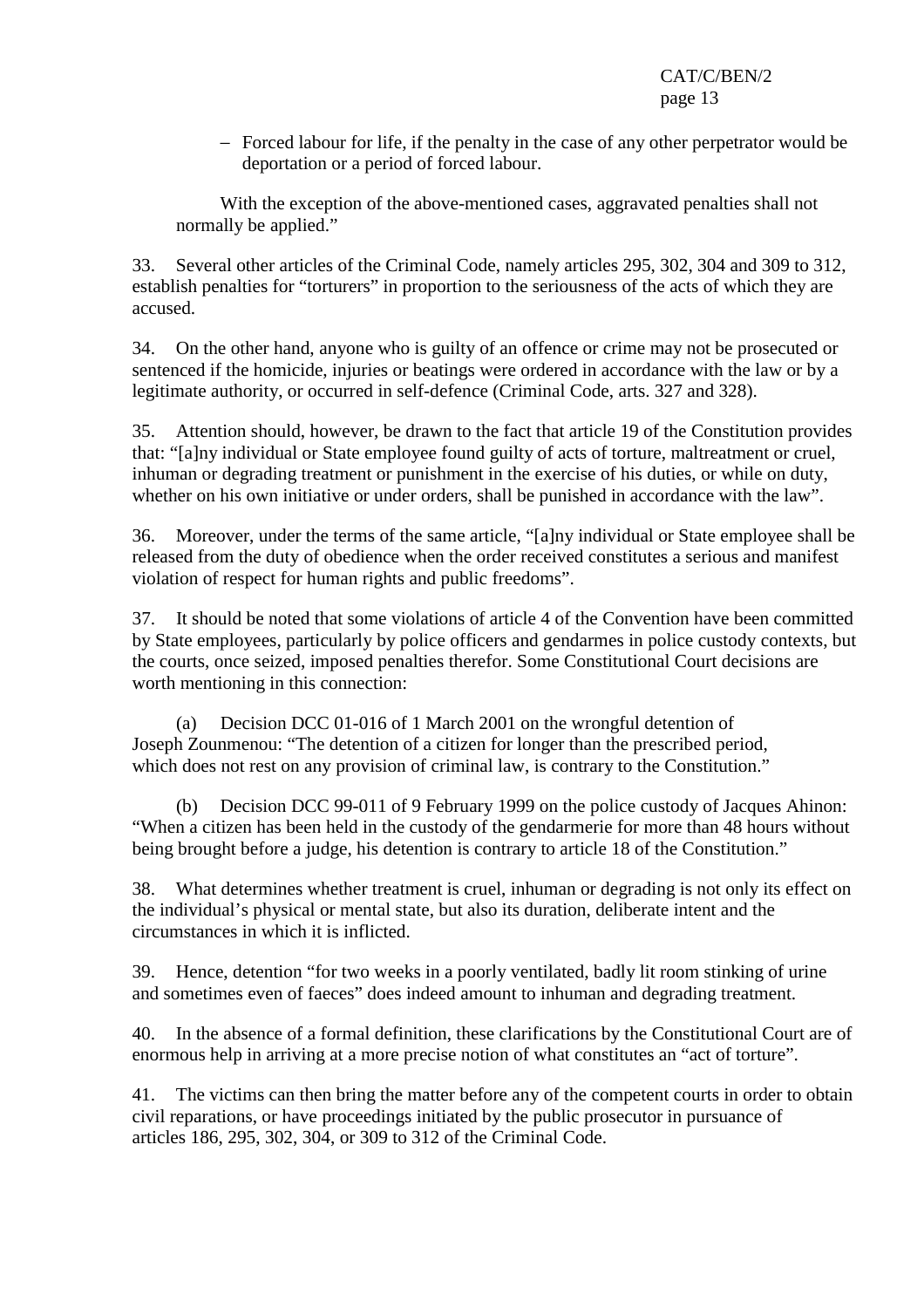#### **E. Benin's jurisdiction over acts of torture (art. 5)**

42. Article 5 of the Convention makes it incumbent upon each State party to take such measures as may be necessary to establish its jurisdiction over the offences referred to in article 4. According to the wording of this article, such jurisdiction must extend to any person resident in Benin.

43. Articles 35 and 39 of the Code of Criminal Procedure govern the competence of Beninese criminal courts to deal with offences committed in the national territory.

#### **F. Custody (art. 6)**

44. Article 6 of the Convention provides that "Any State party in whose territory a person alleged to have committed any offence referred to in article 4 is present shall take him into custody or take other legal measures to ensure his presence. The custody and other legal measures shall be as provided in the law of that State …."

# **G. Equality of procedural safeguards (art. 7)**

45. As article 39 of the Constitution of 11 December 1990 grants aliens the same rights and freedoms as nationals, any alien who is alleged to have committed acts of torture of the kind referred to in article 4 of the Convention may be tried before the Beninese courts.

46. Fortunately, Benin has not yet had to try any foreign torturers under the provisions of article 7 of the Convention.

#### **H. Rules governing extradition (art. 8)**

47. Benin has concluded agreements with other States parties (Togo, Ghana and Nigeria) to facilitate the extradition of persons liable to criminal penalties. These treaties, which are still in force, contain provisions on extradition procedures.

48. One such is the Extradition Convention A/P.1/8/94 between the Governments of the member States of the Economic Community of West African States (ECOWAS), signed in Abuja, Nigeria, on 6 August 1994.

49. These agreements concern crimes and offences classified in the Criminal Code, with the exception of political crimes.

# **I. Mutual judicial assistance (art. 9)**

50. In accordance with article 9 of the Convention, treaties on mutual judicial assistance exist between various States parties. These treaties concern regular exchanges of information on the organization of the judiciary, legislation and case law.

51. For example, Convention A/P.1/7/92 on mutual legal assistance in criminal matters, to which Benin and the Governments of the other ECOWAS member States are party, provides the legal framework for promoting cooperation in the investigation and prosecution of crimes.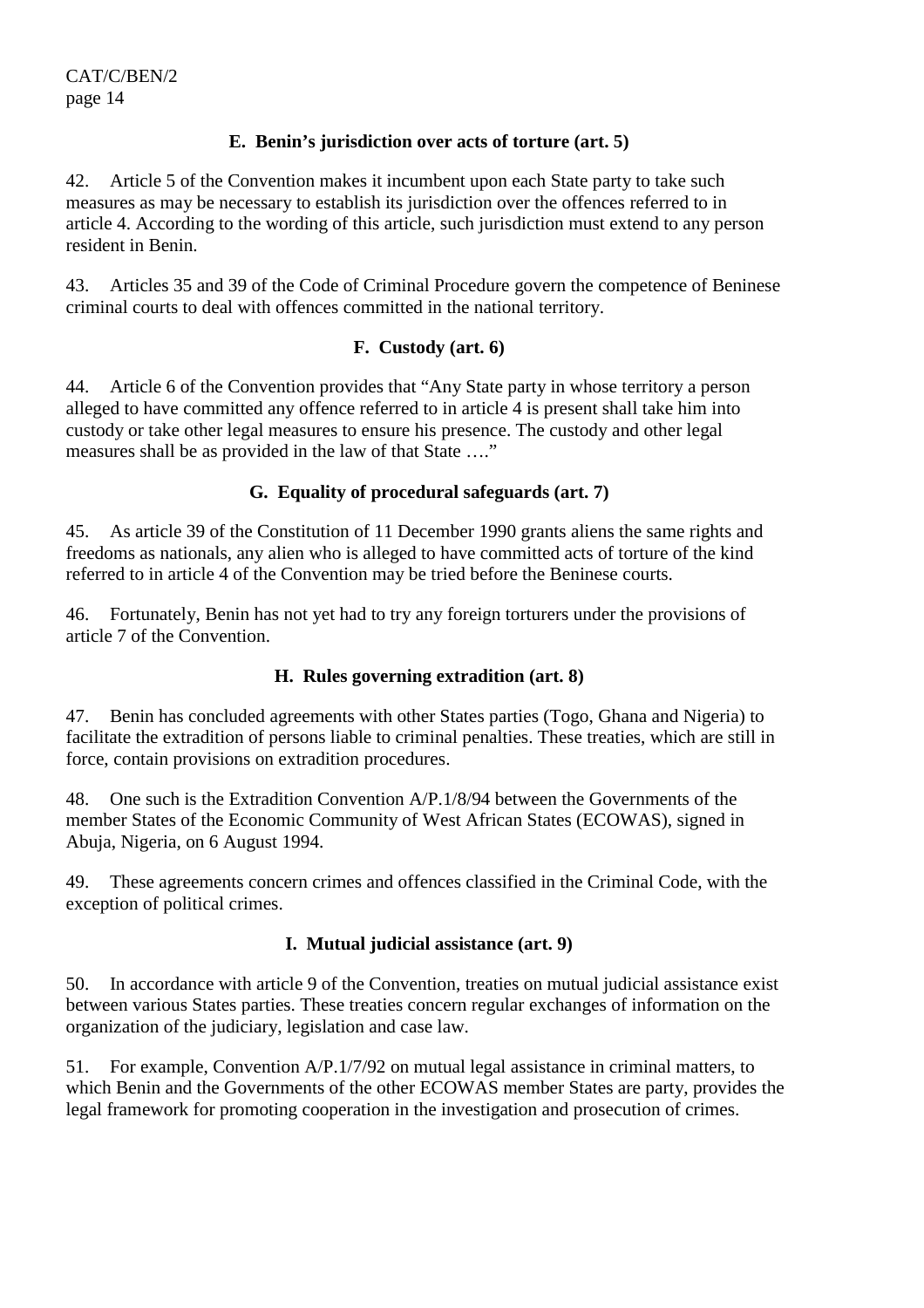52. Article 2 of the above-mentioned Convention lists eight areas in which it applies:

(a) Gathering of evidence and taking of witnesses' statements;

 (b) Provision of assistance in order to make available to the judicial authorities of the requesting member State persons in detention or other persons, for the purposes of giving evidence or assisting in the conduct of investigations;

- (c) Handing over of judicial documents;
- (d) Searches and seizures;
- (e) Seizure and confiscation of the fruits of criminal activities;
- (f) Examination of objects and premises;
- (g) Provision of information and exhibits;

 (h) Provision of original or certified copies of the pertinent files and documents, including bank statements, accounting records or registers concerning the operation of an enterprise and its commercial activities.

53. The following three cases do not come within the scope of the Convention's application:

(a) The arrest or detention of a person with a view to his or her extradition;

 (b) The enforcement in the requested member State of criminal sentences imposed in the requesting member State, save when authorized by the law of the requested member State;

(c) The transfer of prisoners for the enforcement of a sentence.

#### **J. Education and information regarding the prohibition against torture (art. 10)**

54. In the area of education and information regarding the prohibition against torture pursuant to article 10 of the Convention, in addition to the provisions mentioned in the initial report, the Beninese Government adopted regulations in 1997 to redefine the functions of the National Gendarmerie and the Ministry of National Defence.

#### **1. The National Gendarmerie**

55. In order to strengthen the capacities of the gendarmerie, trainee gendarmes attended a series of training courses and lectures lasting a month and a half in July and August 1997 in order to learn how to treat prisoners, war victims and others. They were taught that the use of torture is prohibited. These training sessions were organized by the national representative of the UNHCR. In addition, since 1997, human rights and criminal procedure have been included in the curriculum of courses for trainee police officers.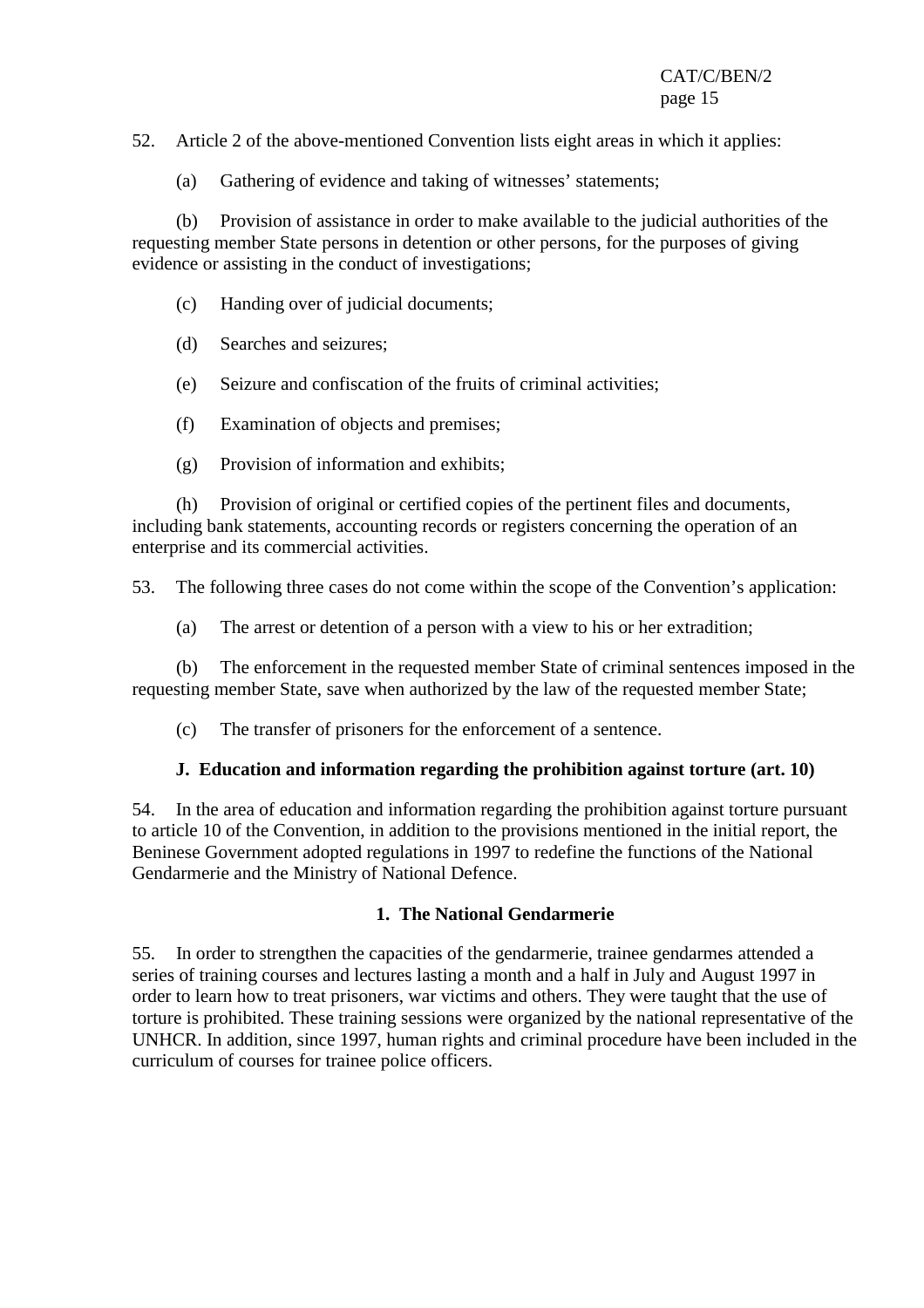56. Since that year, the Human Rights Directorate has systematically organized initial or further human rights training for members of the gendarmerie, the police force and the army. This type of activity has gradually been extended to all socio-occupational groups, including all medical personnel.

# **2. The army**

57. Since the restoration of democracy, the Beninese army has gone back to performing its republican duties. It is called upon to assist the police and gendarmerie. It is also present in some war-torn countries where it plays an active part in peacekeeping operations. Additional training in international humanitarian law is provided for this purpose (in keeping with the four Geneva Conventions of 1949).

# **II. ASSESSMENT OF THE IMPLEMENTATION OF THE CONVENTION**

#### **A. Treatment of persons who have been arrested, detained or imprisoned (art. 11)**

58. A few examples will be given of compliance with article 11 of the Convention governing the treatment of persons who have been detained or imprisoned in States parties.

59. It should be emphasized that, in the Beninese legal system, the conditions of custody of persons subjected to arrest, detention or imprisonment are reviewed by the public prosecutors attached to courts and the State prosecutor attached to the Court of Appeal.

60. Review functions are also exercised by the President of the Indictments Chamber during his regular visits to the prisons within his jurisdiction (article 199 of the Code of Criminal Procedure).

61. The Code of Criminal Procedure contains specific instructions regarding custody and interrogation procedures.

62. Unfortunately, some police officers who are responsible for informing prosecutors that a person has been placed in custody do not always do so. This failure gives rise to some abuses, such as custody for longer than the statutory period, or violence against persons held in custody in police stations or gendarmerie premises.

63. Many victims of such abuses have brought cases before the Constitutional Court which has often found in their favour by declaring their custody, or the treatment inflicted on them during their detention, to be unconstitutional (see paragraphs 19 to 23 above).

64. Furthermore, new prisons have been built, some existing prisons have been renovated and the sanitary conditions improved in others. This is true, for example, of the civilian prison of Lokossa, which was opened in 1997. In this context, mention should be made of Order No. 265/MJLDH/DC/SG/DAP of 7 October 1997 establishing a multisectoral committee for the improvement of sanitary conditions in prisons.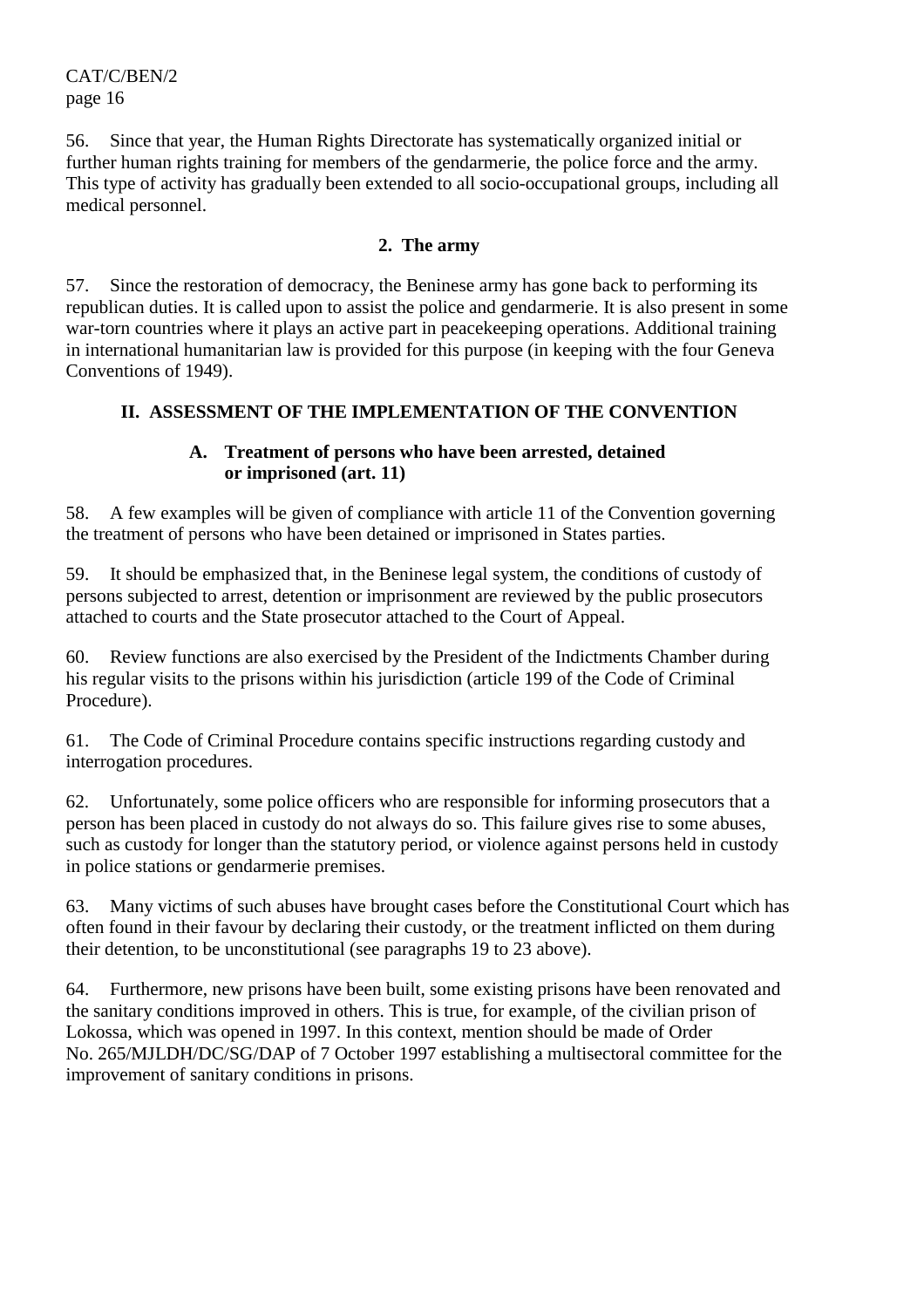#### **B. Obligation to conduct a prompt and impartial investigation (art. 12)**

65. Generally in Benin, the prosecutors attached to courts in areas where acts of torture have taken place open judicial inquiries. Some of these inquiries have led to the dismissal of police officers.

66. Following the upsurge of mob justice, steps have been taken, in accordance with the law, to arrest the instigators such as Dévi Ehoun. When this crime occurs, the public prosecutor conducts an inquiry with a view to prosecuting the culprits.

#### **C. Right to submit a complaint against any perpetrator of acts of torture and the State party's obligation towards the complainant (art. 13)**

67. In accordance with article 13 of the Convention, article 120 of the Constitution of the Republic of Benin provides that: "The Constitutional Court must rule within a period of fifteen days after it has been informed of the text of a bill or of a complaint concerning the violation of human rights and of public liberties."

68. Similarly, article 122 provides that: "Any citizen may complain to the Constitutional Court about the constitutionality of laws either directly or by the procedure for raising a plea of unconstitutionality in a court case concerning him."

69. On the basis of these articles, any person residing in the territory of the Republic of Benin who considers that his or her rights have been violated may refer the matter to the Constitutional Court. Further legal provisions exist to protect the complainant and witnesses against any ill-treatment or intimidation.

70. After the Constitutional Court has issued a decision, the respondents must not intimidate or inflict violence on the complainants.

#### **D. Rules governing redress (art. 14)**

71. Pursuant to article 14 of the Convention concerning legal arrangements for obtaining redress for effective violations of the Convention and proven cases of torture, legal provision is made (in articles 1382 and 1383 of the Civil Code) for securing redress for personal injury and compensation for victims of torture. In practice, however, citizens are unaware of their rights and content themselves with a Constitutional Court judgement which is confined to a conviction.

72. Decree No. 98-23 of 29 January 1998 establishing a standing committee for the compensation of victims of injury caused by the State was adopted in order that some compensation claims might be examined and met.

#### **E. Conditions governing the validity of evidence (art. 15)**

73. As for conditions governing the validity of evidence, in accordance with article 15 of the Convention, confessions extracted under torture are null and void. The practice is always to dismiss such confessions in court hearings.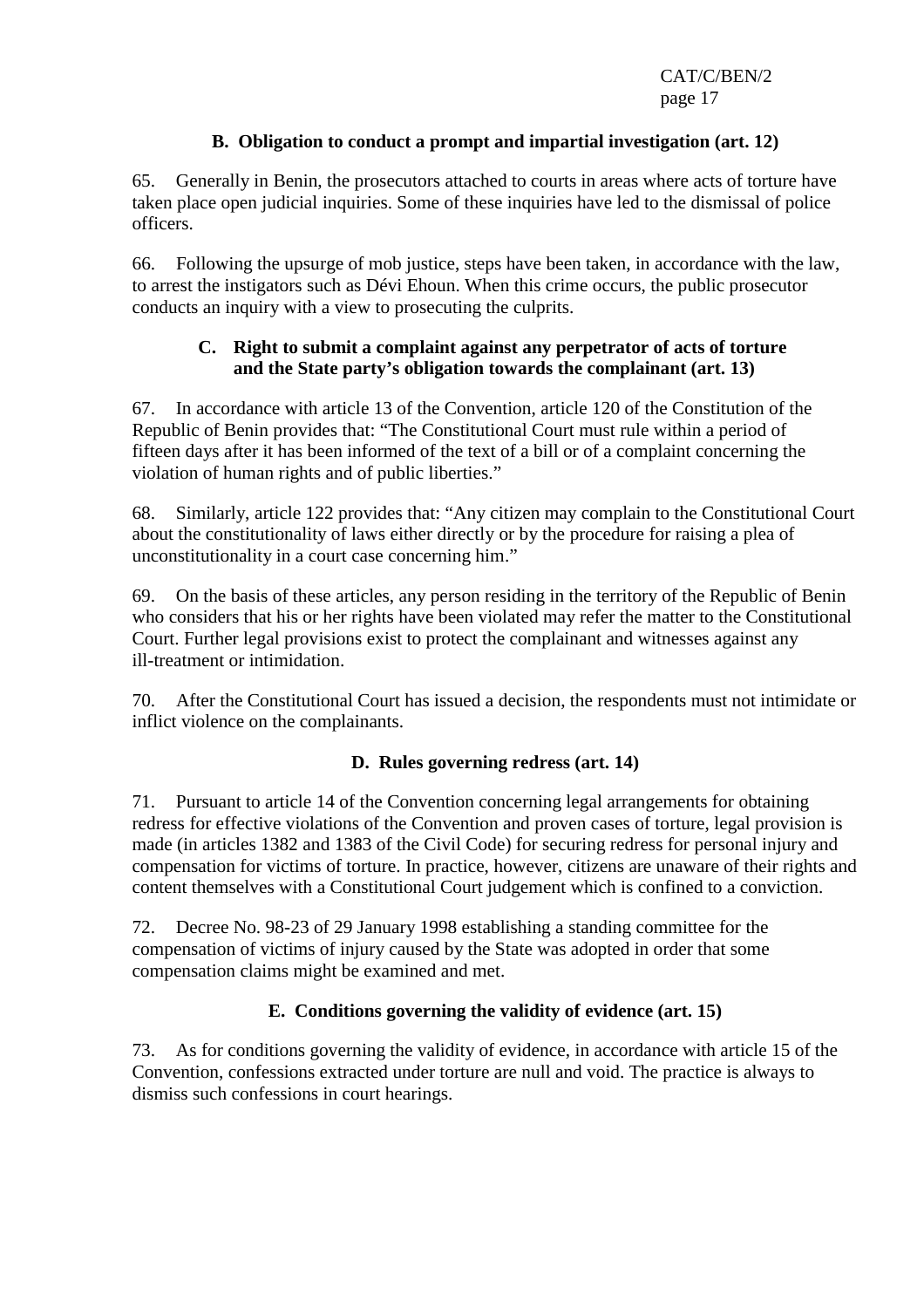74. Similarly, the judge must check the veracity of any claim by the accused that his or her statements were made under torture. If the claim is substantiated, the judge sets aside the police report and orders a reopening of investigations.

#### **F. Other forms of cruel, inhuman or degrading treatment (art. 16)**

75. Article 16 strengthens the prohibition of cruel, inhuman or degrading treatment or punishment. However, as far as conditions of detention are concerned, most prison buildings are dilapidated and overcrowded. This state of affairs affects hygiene and conditions of detention and is sometimes the cause of various diseases.

76. This situation is due, on the one hand, to the low intake capacity of prisons, some of which date back to the colonial era and, on the other, to the shortage of judges. The latter aspect slows down judicial proceedings, for judges are often overwhelmed with a huge number of cases.

77. Successive inquiries have shown that, in most prisons, very few inmates are actually serving a sentence. The number of persons held in pretrial detention exceeds that of convicted prisoners.

78. Although it is no longer a common practice, some cases of physical abuse have been recorded in certain prisons. It is not therefore unusual for prisoners to complain of being "given a drubbing" when they make a complaint or do something wrong.

79. Detainees are unanimous in criticizing prison food. The State allows them only one meal a day. From time to time, NGOs or charities come to their assistance by offering them food and other basic essentials.

80. The other reality in prisons is the shortage of medicines to treat prisoners who fall ill. Here again, they have to fend for themselves when supplies from charitable organizations run short. Prisoners have no means of buying the medicines prescribed for them.

81. Detention facilities in police stations and gendarmerie premises are inadequate. The cells are too small for the number of people held there every day, and detention conditions are not always tolerable.

82. Article 17 of the Constitution provides that "[a]ny person accused of an unlawful act shall be presumed innocent until his guilt has been legally established in a public hearing during which he has been provided with all requisite guarantees of due process".

83. This article also provides that "[n]o one shall be convicted for acts or omissions which, at the time they were committed, did not constitute an offence under the national law. Likewise, the penalty imposed may not be more severe than the one applicable at the time the offence was committed".

84. Most accused are brought into court wearing a "civilian prison" jacket. This practice constitutes degrading treatment, since the accused has not yet been formally convicted. The fact of exposing him to the public gaze in such clothing is an insult to his dignity.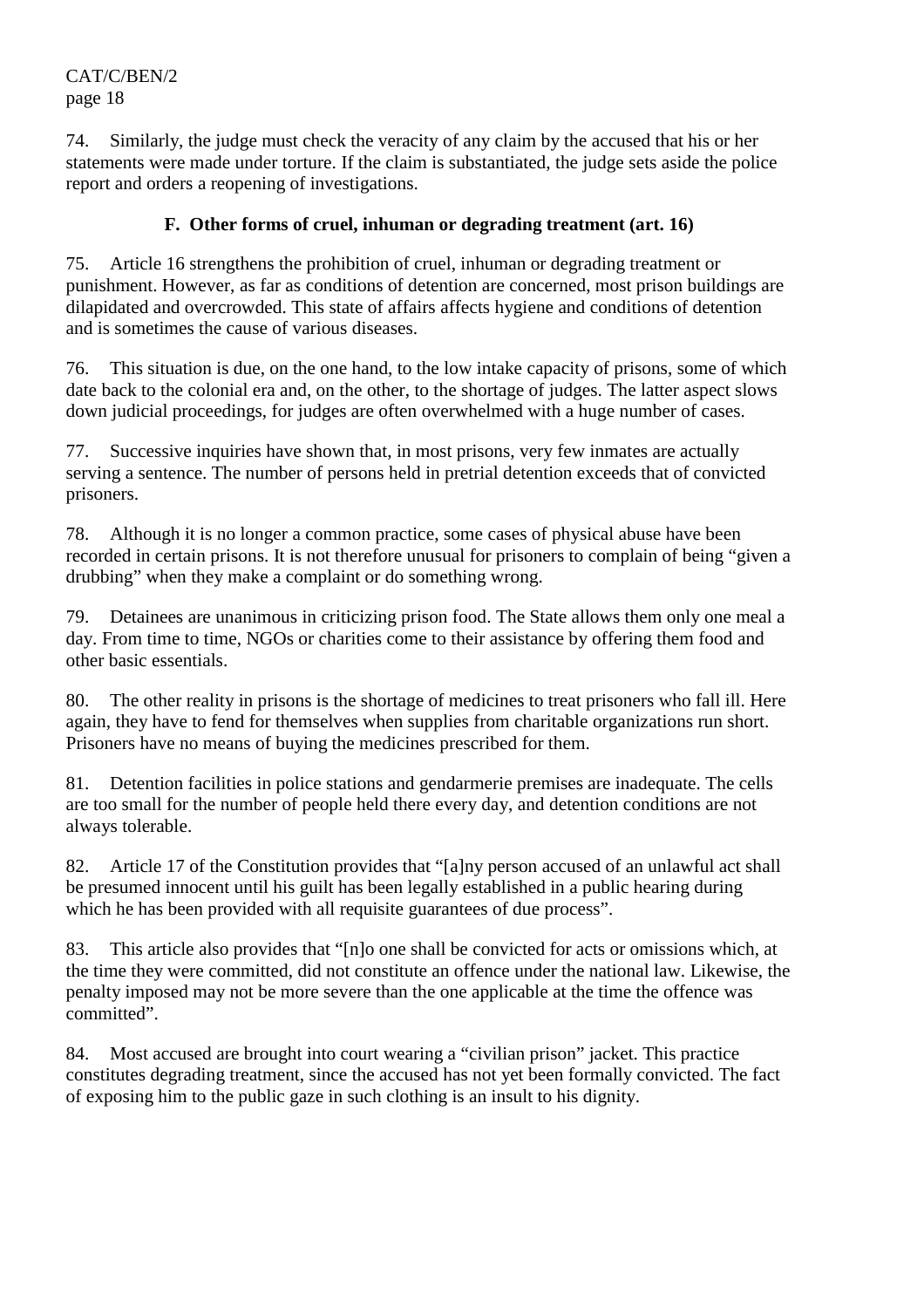85. Moreover, it is not unusual for an accused person to be proved innocent and acquitted after he has spent a long time in detention. He has therefore been imprisoned for nothing.

86. Similarly, it may happen that, after a long period of detention for "theft", the court sentences the accused to a term of imprisonment which matches the duration of detention, but which is not in proportion to the offence.

87. Such actions, which undermine the victims' mental, material and physical well-being, constitute inhuman or degrading treatment.

88. The Constitutional Court has found in favour of the complainants in several cases involving deprivation of the right of defence, as the following decisions show:

 (a) Decision DCC 00-024 of 10 March 2000, in which the Court drew attention to the fact that "the decision to give a citizen a deferred sentence without his cause having first been heard breaches the provisions of article 7.1 of the African Charter on Human and Peoples' Rights";

 (b) Decision DCC 00-056 of 10 October 2000, in which the Court ruled that "a citizen may rely on the argument that he has not been able to exercise his right of defence if he did not participate in a sitting at which his disciplinary sanction was discussed".

89. The African Charter on Human and Peoples' Rights, which forms an integral part of the Constitution, provides in article 7, paragraph 1 (d), that "[e]very individual shall have the right to have his cause heard. This comprises ... the right to be tried within a reasonable time by an impartial court or tribunal".

90. Violations of this provision of the Constitution have been brought to the notice of the Constitutional Court.

 (a) In Decision DCC 00-041 of 29 June 2000, the Court held that: "proceedings which are still pending before the courts after four years are to be regarded as entailing an abnormally long delay from the standpoint of article 7, paragraph 1 (d), of the African Charter on Human and Peoples' Rights";

 (b) In Decision DCC 01-008 of 11 January 2001, the Court stated that: "if an applicant's right to have his cause heard within a reasonable time has not been respected by the competent courts, the Constitution has been violated".

91. Article 25 of the Constitution provides that: "The State shall recognize and guarantee, under conditions fixed by law, the freedom to come and go, the freedom of association, of assembly, of procession and of demonstration."

92. Article 10 of the African Charter on Human and Peoples' Rights provides as follows:

"1. Every individual shall have the right to free association provided that he abides by the law.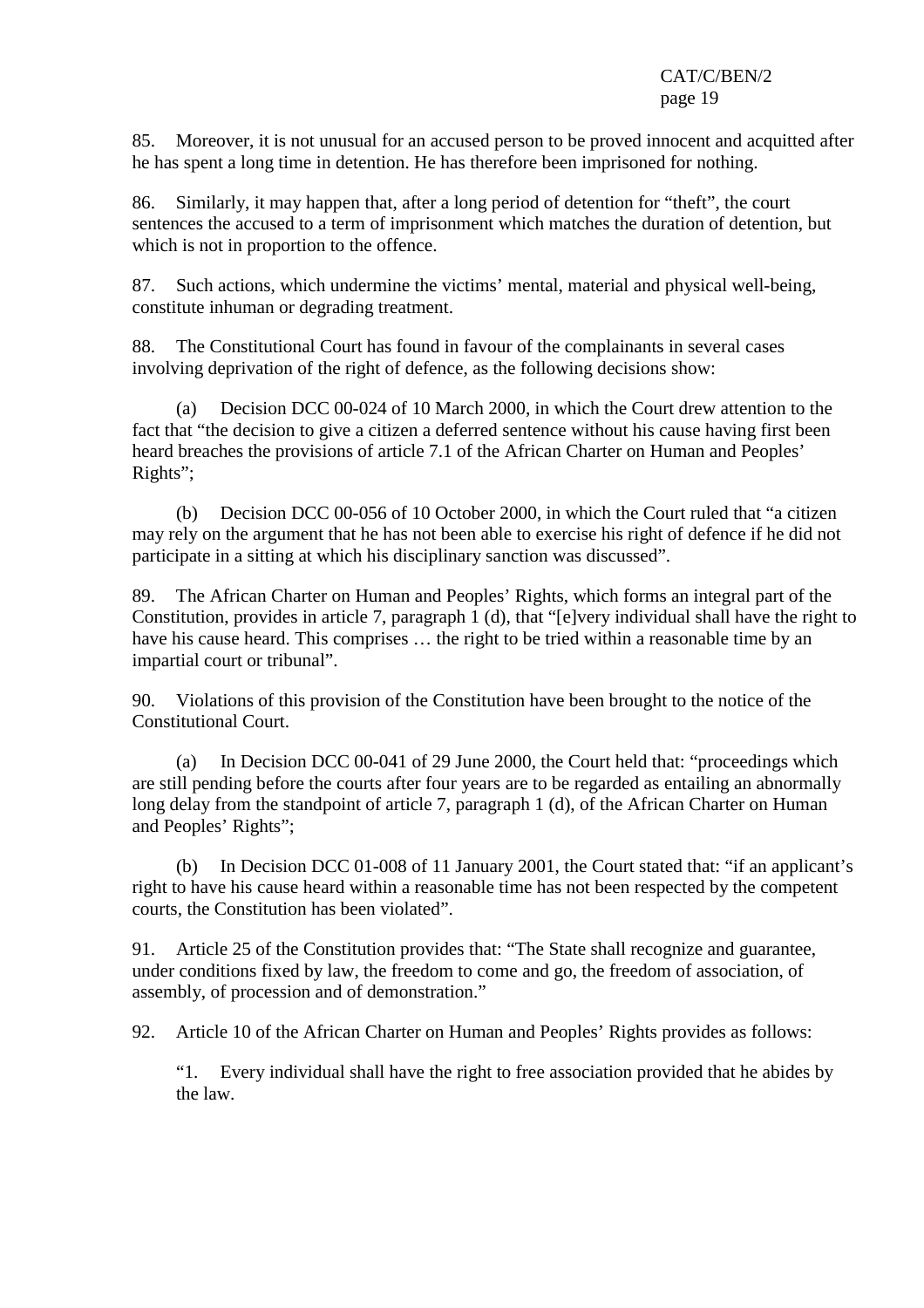2. Subject to the obligation of solidarity provided for in 29 no one may be compelled to join an association."

93. The Constitutional Court has censured several instances of violation of the above-mentioned provisions.

94. For example, in Decision DCC 00-003 of 20 January 2000 the Court found that: "The purpose of the constitutional principles of freedom to come and go, freedom of association, of assembly, of procession and of demonstration, is to secure to the individual the enjoyment of fundamental freedoms and to protect him against all arbitrariness." Thus, "[w]hen an administrative authority, in the instant case the sub-prefect, has not substantiated his decision to prohibit one of these freedoms, the Constitution has been violated".

95. In addition, in Decision DCC 01-038 of 13 June 2001, the Court held that: "[i]mpeding the exercise of trade-union activities constitutes a violation of the Constitution".

#### **III. ACTION TAKEN ON THE COMMITTEE'S CONCLUSIONS AND RECOMMENDATIONS (A/57/44, paras. 30 to 35)**

#### **A. Earnests of a new response to torture and other cruel, inhuman or degrading treatment**

96. It should be noted that the recommendations made by the Committee against Torture (hereinafter "the Committee") when it considered the initial report have not yet been fully implemented by the Beninese Government.

# **1. Signs of a new approach to torture**

# **(a) Absence of a definition of torture**

97. It should be noted that, to date, the Beninese Government has not adopted a definition of torture in accordance with the Committee's recommendations.

98. However, in view of the upsurge in various acts of torture and the many complaints referred to the Constitutional Court, the latter supplied the following clarification in its Decision DCC 99-011 of 4 February 1999:

 "What determines whether treatment is cruel, inhuman or degrading is not only its effect on the individual's physical or mental state, but also its duration, deliberate intent and the circumstances in which it is inflicted."

99. Moreover, Benin is a party to the Convention and accepts its provisions defining torture.

# **(b) Mob justice**

100. Regrettably, several cases of mob justice were recorded during the period covered by this report. They resulted in many people receiving serious injuries.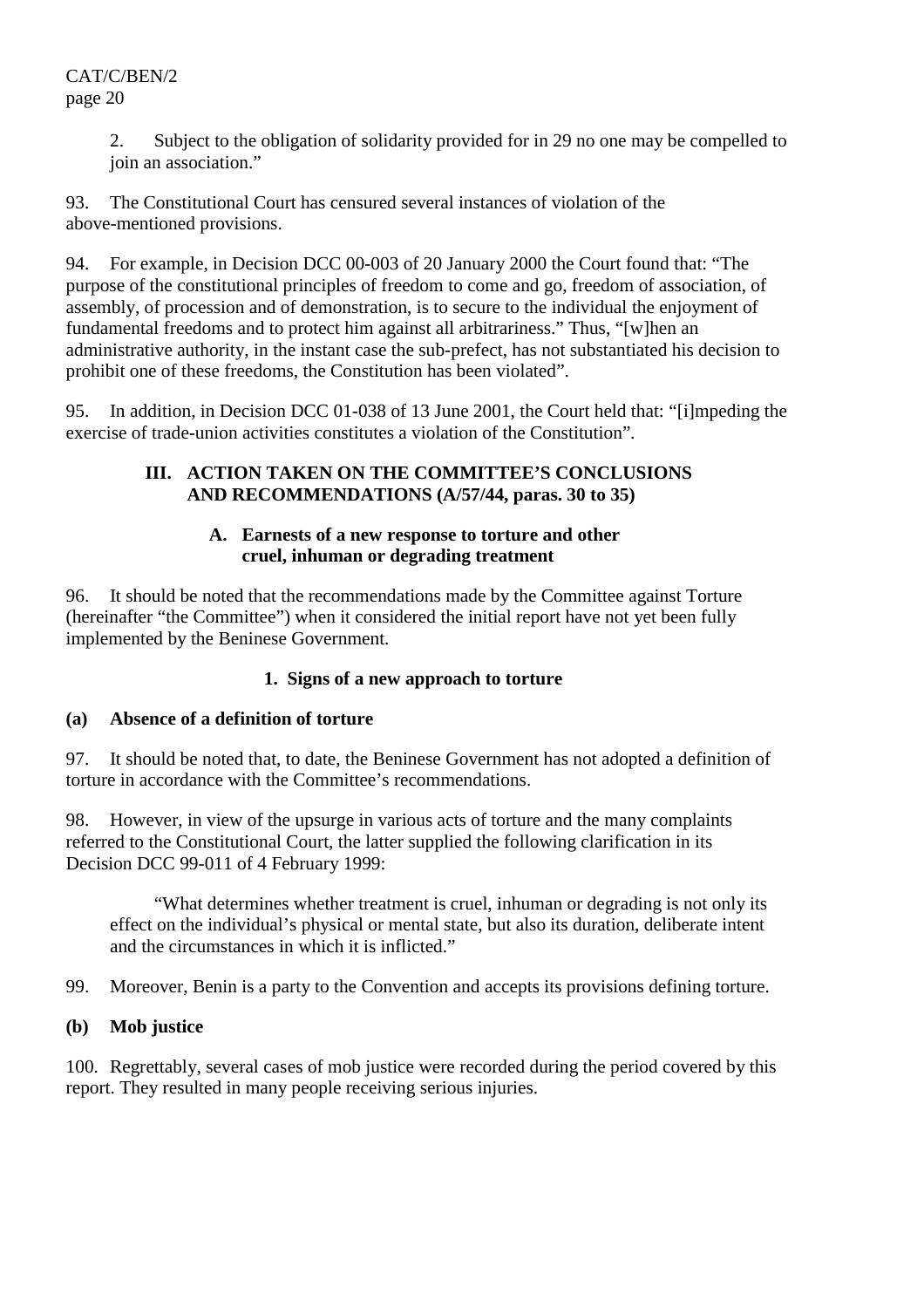#### **(c) The crucial question of prison conditions**

101. Detention conditions are still extremely difficult. Overcrowding and the lack of medical and health facilities in prisons are serious threats to inmates' health. Prison food is totally inadequate; diseases related to malnutrition are frequent. Relatives are forced to bring prisoners food in order to supplement prison meals. Hygiene conditions leave much to be desired. Prisoners do not receive enough to eat or enough medication.

#### (**d) Dissemination of human rights notions**

102. A knowledge of human rights does not yet figure prominently in the various training programmes for civilian and military personnel who are responsible for law enforcement, or for medical staff. While it is true that considerable efforts are being made to arrange courses for these people, regrettably violations of the rules on length of custody are still being reported. Nevertheless, regular meetings are held to remind police officers of the provisions of articles 50 and 51 of the Code of Criminal Procedure.

#### **(e) Failure to respect the time limit for police custody**

103. The time limit for police custody is exceeded in many cases and it seems that nothing is yet being done to enforce the law and the Convention.

#### **(f) Failure to provide post-trauma assistance**

104. There is as yet no programme for the medical and psychological rehabilitation of victims of torture.

#### **2. Promised responses to violations related to torture**

#### **(a) Solutions to overcrowding in prisons and the ill-treatment of inmates**

105. According to the Ministry of Justice, the country's eight civilian prisons hold three times as many prisoners as they should. The Natitingou prison in Atacora is the only one which is not full to capacity. Funding difficulties are delaying completion of the civilian prison in Akpro-Missérété, in the department of Ouémé, which is designed to hold 1,000 persons.

106. Prisoners are allowed visits from relatives, their lawyers and other people.

107. Considerable efforts have been made to improve prisoners' health. Four fifths of doctors' fees and hospital charges are defrayed for sick prisoners who are taken to the national hospital centre and other hospitals in the country.

#### **(b) Respect for human rights**

108. Women's and children's sections exist in most prisons in Benin.

109. However, persons in pretrial detention are held in the same premises as convicts, apart from those who have received a death sentence.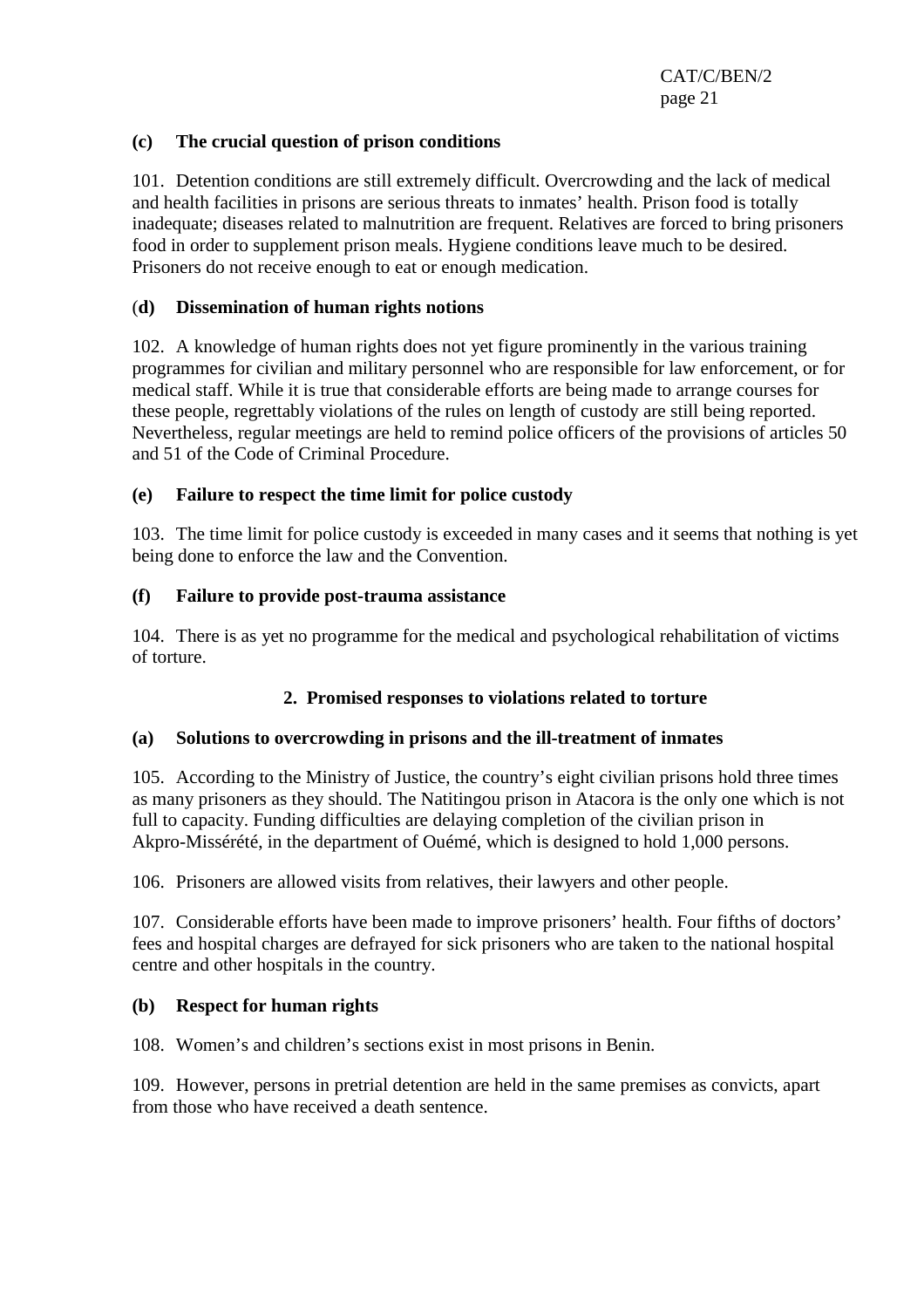110. The Government authorizes human rights defenders, NGOs and other agencies to visit prisons.

#### **(c) Compensation for victims of torture**

111. The Government has continued to pay compensation to persons who were subjected to torture under the military regime. Some have received compensation for the property they lost under that regime. Nevertheless, it is alleged that the police detained and beat journalists during that period.

# **(d) The provisions of the Criminal Code concerning torture**

112. The Criminal Code has not yet been brought into line with the Convention, since articles 327 and 328 of the Code, which remain in force, exonerate anyone who is guilty of offences and crimes when they were ordered in accordance with the law, or by a legitimate authority, or occurred in self-defence.

# **B. Developments in Benin since the Committee made its recommendations**

113. The situation in Benin is as follows with regard to the recommendations made by the Committee when it considered the initial report (A/57/44, para. 35, subparas. (a)-(j)):

 (a) Benin has not yet adopted a definition of torture as such, or provided for appropriate penalties. However, the current state of its case law makes it possible to identify an interpretation of the notion of torture as defined by the Convention;

 (b) Acts which may be regarded as torture or cruel, inhuman or degrading treatment and which are brought to the attention of the public authorities are prosecuted;

 (c) As for the elimination of mob justice, the prosecution of the instigators, and in particular the arrest of Dévi Ehoun, have resulted in a substantial decline in the frequency of lynchings. When the culprits are arrested, they are brought to trial in accordance with the law;

 (d) Specific human rights instruction has not yet been systematically included in the training of law enforcement officials and medical personnel. Nevertheless, substantial and praiseworthy efforts have been made to raise the awareness of these persons through a wide range of courses;

 (e) The Government has introduced and implemented a prison rehabilitation programme (Kandi, Natitingou, Lokossa and Abomey) and is building a new prison in Akpro-Missérété, but an upsurge in organized crime and the slowness of procedures mean that prisons are not emptying and this is having a severe impact on prisoners' living conditions;

 (f) Considerable efforts are being made, to assist prisoners, particularly by NGOs and charitable organizations;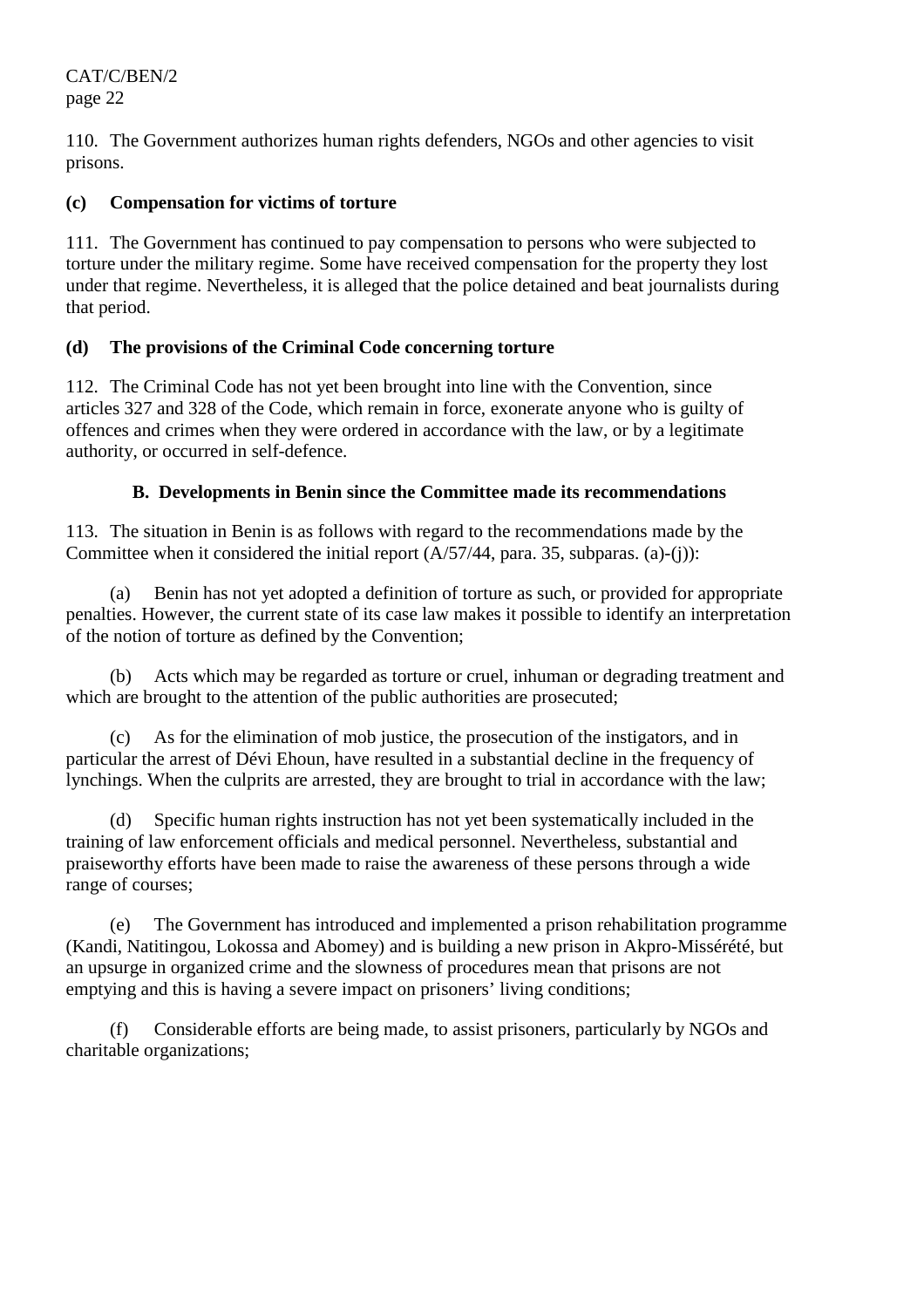(g) Benin remains open to any form of collaboration designed to secure respect for the Convention;

 (h) The declarations provided for in articles 21 and 22 of the Convention have yet to be made;

 (i) A fast-track approval process in respect of the Criminal Code and the Code of Criminal Procedure has been introduced;

 (j) Serious steps have been taken to make up for lost time in submitting periodic reports and to ensure that Benin complies with the reporting frequency stipulated in article 19 of the Convention.